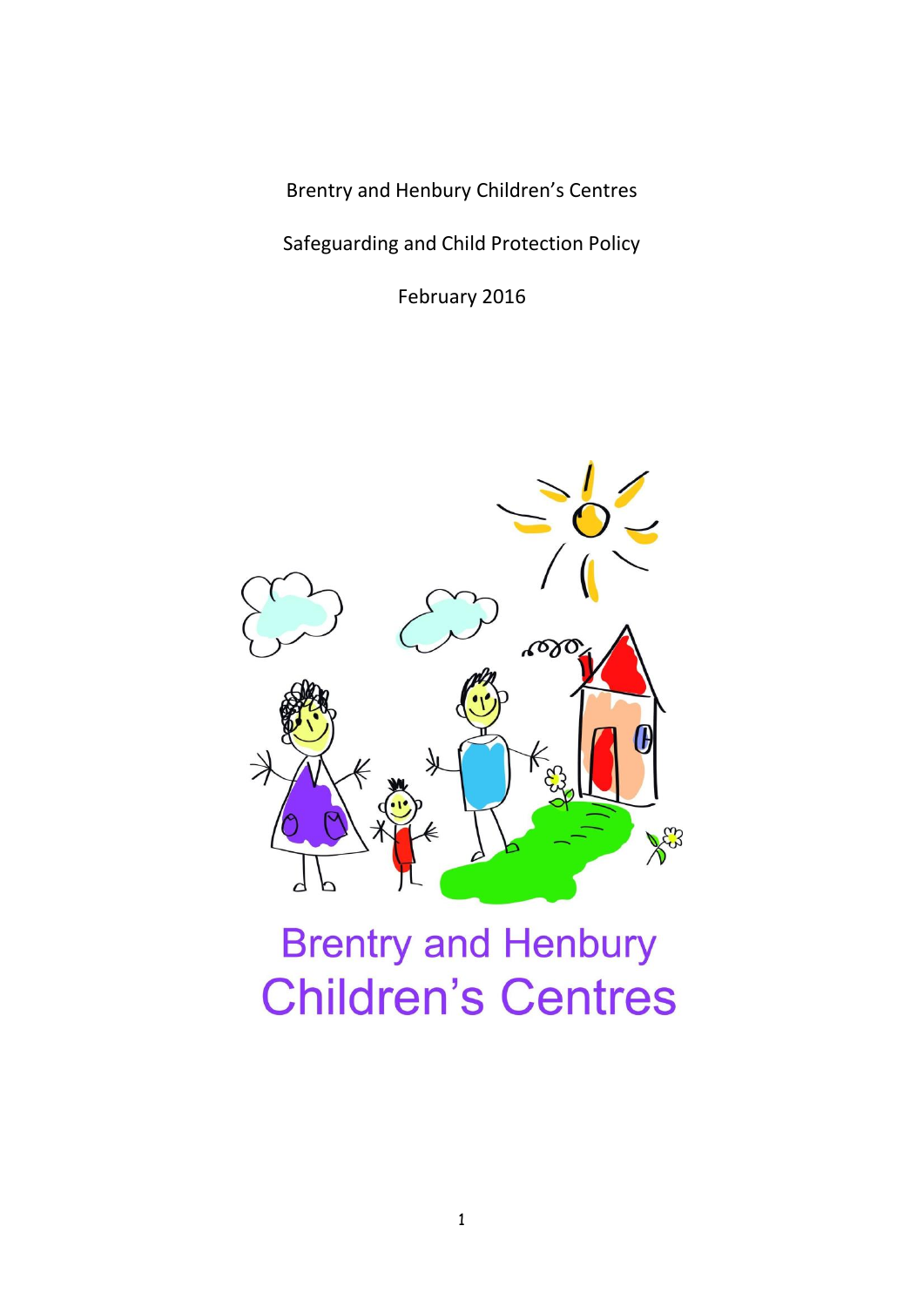

# **SAFEGUARDING AND CHILD PROTECTION POLICY**

Brentry & Henbury Children's Centre recognises that it has an explicit duty to Safeguard and protect and promote the welfare of all children, working in a preventative approach within an integrated service.

Safeguarding the welfare of the child is the paramount consideration in every situation and all staff, trustees, volunteers and partner organisations are required to share this commitment.

# **Definition of Safeguarding**

Brentry and Henbury Children Centre adopts the definition used in the **Children Act 2004**  and the national statutory guidance: '*Working Together to Safeguard Children'* **(2015),** which focuses on safeguarding and promoting children and young people's welfare and can be summarised as:

- **P** protecting children from maltreatment
- **P** preventing impairment of children's health or development
- ensuring that children grow up in circumstances consistent with the provision of safe and effective care, and
- $\blacksquare$  taking action to enable all children to have the best outcomes

**The Safeguarding Lead and Child Protection Officer** ( effectively the Designated Safeguarding Lead) for BHCC: **Kerri Matthews** Family Support Leader

In the event of her absence: **Roxane Twining** Daycare Leader

In the event of both being absent: **Becky Moore /Claire Stock/Simon Edwards** (Day Care Managers)

Safeguarding and Child Protection Trustee: **Gill Frost**

'Working Together to Safeguard Children' (2015) and other relevant government documents are listed at the end of this document and available in hard copy in the Family Support office. (See Appendices 2 and 4)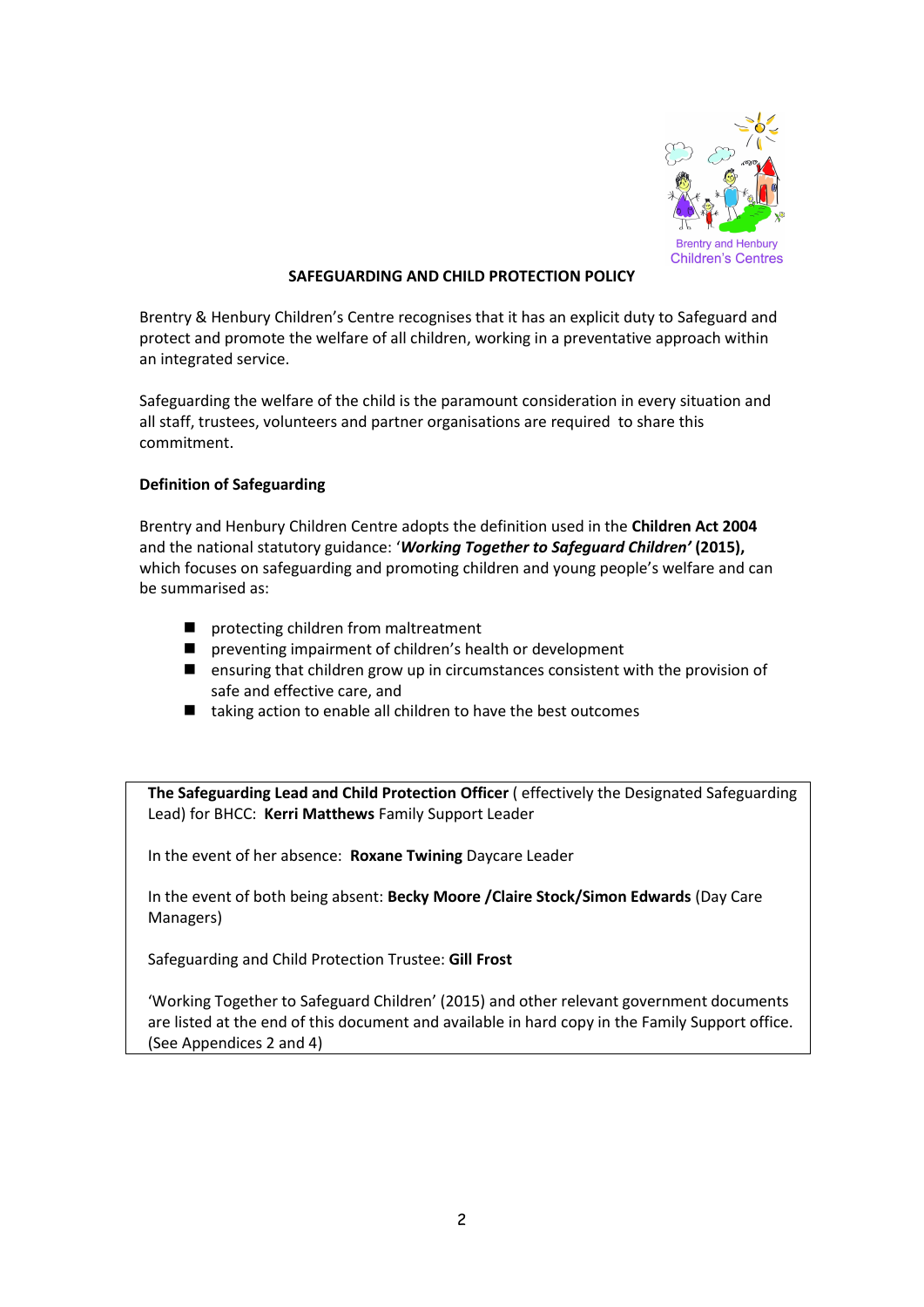# **Contents**

| <b>Title Page</b><br>1<br>$\overline{2}$<br>Definition. Names of Lead staff.<br>Contents<br>3,4<br>Introduction<br>5<br>1.1<br>Aims<br>$\overline{5}$<br>1.2<br>Responsibilities and Leadership<br><b>Prevention</b><br>2.1<br>Safer Recruitment<br>6<br>$\overline{7}$<br>2.2<br><b>Effective Practice</b><br>2.3<br>8<br>Environment<br>2.4<br>8<br>Maintaining security of the buildings<br>9<br>2.5<br>Children's Security<br>Photos and DVD's<br>9<br>2.6<br>2.7<br><b>Mobile Phones</b><br>10<br>Home visits<br>2.8<br>10<br>2.9<br>e-safety<br>10<br>2.10<br>11<br><b>Staff Training and support</b><br>2.11<br>Partnership with Parents/carers and agencies<br>11<br><b>Early Intervention</b><br>Aims<br>3.1<br>12<br>3.2<br><b>Family Support</b><br>12<br>Disabled Children<br>3.3<br>13<br>13<br>3.4<br>Children In Need<br>3.5<br>Eligible 2's<br>13<br>3.6<br>Assessment<br>14<br><b>Child Protection</b><br>4.1<br>14<br>Purpose<br>4.2<br><b>Definitions</b><br>14<br>4.3<br>How to recognise child abuse-Signs and Symptoms<br>16<br>4.4<br><b>Environmental factors</b><br>18<br>4.5<br>20<br>If abuse is suspected<br>Dealing with an emergency<br>21<br>4.6<br>What to do if abuse is disclosed<br>21<br>4.7<br>Information gathered leading to referral<br>22<br>4.8<br>23<br>4.9<br>Recording<br>4.10<br><b>Reporting Abuse</b><br>24<br>Referring<br>26<br>4.11<br>Escalation<br>4.12<br>27<br>4.13<br>Working with Social Care<br>28<br>4.14<br>Support to staff, students and volunteers<br>29<br>Allegations against staff, students or volunteers<br>4.15<br>29<br>Confidentiality and appropriate disclosure of information<br>4.16<br>31<br><b>Appendices</b><br><b>Key Contacts</b><br>Appendix 1 | Section | Content | Page |
|---------------------------------------------------------------------------------------------------------------------------------------------------------------------------------------------------------------------------------------------------------------------------------------------------------------------------------------------------------------------------------------------------------------------------------------------------------------------------------------------------------------------------------------------------------------------------------------------------------------------------------------------------------------------------------------------------------------------------------------------------------------------------------------------------------------------------------------------------------------------------------------------------------------------------------------------------------------------------------------------------------------------------------------------------------------------------------------------------------------------------------------------------------------------------------------------------------------------------------------------------------------------------------------------------------------------------------------------------------------------------------------------------------------------------------------------------------------------------------------------------------------------------------------------------------------------------------------------------------------------------------------------------------------------------------------------------------------------------------|---------|---------|------|
|                                                                                                                                                                                                                                                                                                                                                                                                                                                                                                                                                                                                                                                                                                                                                                                                                                                                                                                                                                                                                                                                                                                                                                                                                                                                                                                                                                                                                                                                                                                                                                                                                                                                                                                                 |         |         |      |
|                                                                                                                                                                                                                                                                                                                                                                                                                                                                                                                                                                                                                                                                                                                                                                                                                                                                                                                                                                                                                                                                                                                                                                                                                                                                                                                                                                                                                                                                                                                                                                                                                                                                                                                                 |         |         |      |
|                                                                                                                                                                                                                                                                                                                                                                                                                                                                                                                                                                                                                                                                                                                                                                                                                                                                                                                                                                                                                                                                                                                                                                                                                                                                                                                                                                                                                                                                                                                                                                                                                                                                                                                                 |         |         |      |
|                                                                                                                                                                                                                                                                                                                                                                                                                                                                                                                                                                                                                                                                                                                                                                                                                                                                                                                                                                                                                                                                                                                                                                                                                                                                                                                                                                                                                                                                                                                                                                                                                                                                                                                                 |         |         |      |
|                                                                                                                                                                                                                                                                                                                                                                                                                                                                                                                                                                                                                                                                                                                                                                                                                                                                                                                                                                                                                                                                                                                                                                                                                                                                                                                                                                                                                                                                                                                                                                                                                                                                                                                                 |         |         |      |
|                                                                                                                                                                                                                                                                                                                                                                                                                                                                                                                                                                                                                                                                                                                                                                                                                                                                                                                                                                                                                                                                                                                                                                                                                                                                                                                                                                                                                                                                                                                                                                                                                                                                                                                                 |         |         |      |
|                                                                                                                                                                                                                                                                                                                                                                                                                                                                                                                                                                                                                                                                                                                                                                                                                                                                                                                                                                                                                                                                                                                                                                                                                                                                                                                                                                                                                                                                                                                                                                                                                                                                                                                                 |         |         |      |
|                                                                                                                                                                                                                                                                                                                                                                                                                                                                                                                                                                                                                                                                                                                                                                                                                                                                                                                                                                                                                                                                                                                                                                                                                                                                                                                                                                                                                                                                                                                                                                                                                                                                                                                                 |         |         |      |
|                                                                                                                                                                                                                                                                                                                                                                                                                                                                                                                                                                                                                                                                                                                                                                                                                                                                                                                                                                                                                                                                                                                                                                                                                                                                                                                                                                                                                                                                                                                                                                                                                                                                                                                                 |         |         |      |
|                                                                                                                                                                                                                                                                                                                                                                                                                                                                                                                                                                                                                                                                                                                                                                                                                                                                                                                                                                                                                                                                                                                                                                                                                                                                                                                                                                                                                                                                                                                                                                                                                                                                                                                                 |         |         |      |
|                                                                                                                                                                                                                                                                                                                                                                                                                                                                                                                                                                                                                                                                                                                                                                                                                                                                                                                                                                                                                                                                                                                                                                                                                                                                                                                                                                                                                                                                                                                                                                                                                                                                                                                                 |         |         |      |
|                                                                                                                                                                                                                                                                                                                                                                                                                                                                                                                                                                                                                                                                                                                                                                                                                                                                                                                                                                                                                                                                                                                                                                                                                                                                                                                                                                                                                                                                                                                                                                                                                                                                                                                                 |         |         |      |
|                                                                                                                                                                                                                                                                                                                                                                                                                                                                                                                                                                                                                                                                                                                                                                                                                                                                                                                                                                                                                                                                                                                                                                                                                                                                                                                                                                                                                                                                                                                                                                                                                                                                                                                                 |         |         |      |
|                                                                                                                                                                                                                                                                                                                                                                                                                                                                                                                                                                                                                                                                                                                                                                                                                                                                                                                                                                                                                                                                                                                                                                                                                                                                                                                                                                                                                                                                                                                                                                                                                                                                                                                                 |         |         |      |
|                                                                                                                                                                                                                                                                                                                                                                                                                                                                                                                                                                                                                                                                                                                                                                                                                                                                                                                                                                                                                                                                                                                                                                                                                                                                                                                                                                                                                                                                                                                                                                                                                                                                                                                                 |         |         |      |
|                                                                                                                                                                                                                                                                                                                                                                                                                                                                                                                                                                                                                                                                                                                                                                                                                                                                                                                                                                                                                                                                                                                                                                                                                                                                                                                                                                                                                                                                                                                                                                                                                                                                                                                                 |         |         |      |
|                                                                                                                                                                                                                                                                                                                                                                                                                                                                                                                                                                                                                                                                                                                                                                                                                                                                                                                                                                                                                                                                                                                                                                                                                                                                                                                                                                                                                                                                                                                                                                                                                                                                                                                                 |         |         |      |
|                                                                                                                                                                                                                                                                                                                                                                                                                                                                                                                                                                                                                                                                                                                                                                                                                                                                                                                                                                                                                                                                                                                                                                                                                                                                                                                                                                                                                                                                                                                                                                                                                                                                                                                                 |         |         |      |
|                                                                                                                                                                                                                                                                                                                                                                                                                                                                                                                                                                                                                                                                                                                                                                                                                                                                                                                                                                                                                                                                                                                                                                                                                                                                                                                                                                                                                                                                                                                                                                                                                                                                                                                                 |         |         |      |
|                                                                                                                                                                                                                                                                                                                                                                                                                                                                                                                                                                                                                                                                                                                                                                                                                                                                                                                                                                                                                                                                                                                                                                                                                                                                                                                                                                                                                                                                                                                                                                                                                                                                                                                                 |         |         |      |
|                                                                                                                                                                                                                                                                                                                                                                                                                                                                                                                                                                                                                                                                                                                                                                                                                                                                                                                                                                                                                                                                                                                                                                                                                                                                                                                                                                                                                                                                                                                                                                                                                                                                                                                                 |         |         |      |
|                                                                                                                                                                                                                                                                                                                                                                                                                                                                                                                                                                                                                                                                                                                                                                                                                                                                                                                                                                                                                                                                                                                                                                                                                                                                                                                                                                                                                                                                                                                                                                                                                                                                                                                                 |         |         |      |
|                                                                                                                                                                                                                                                                                                                                                                                                                                                                                                                                                                                                                                                                                                                                                                                                                                                                                                                                                                                                                                                                                                                                                                                                                                                                                                                                                                                                                                                                                                                                                                                                                                                                                                                                 |         |         |      |
|                                                                                                                                                                                                                                                                                                                                                                                                                                                                                                                                                                                                                                                                                                                                                                                                                                                                                                                                                                                                                                                                                                                                                                                                                                                                                                                                                                                                                                                                                                                                                                                                                                                                                                                                 |         |         |      |
|                                                                                                                                                                                                                                                                                                                                                                                                                                                                                                                                                                                                                                                                                                                                                                                                                                                                                                                                                                                                                                                                                                                                                                                                                                                                                                                                                                                                                                                                                                                                                                                                                                                                                                                                 |         |         |      |
|                                                                                                                                                                                                                                                                                                                                                                                                                                                                                                                                                                                                                                                                                                                                                                                                                                                                                                                                                                                                                                                                                                                                                                                                                                                                                                                                                                                                                                                                                                                                                                                                                                                                                                                                 |         |         |      |
|                                                                                                                                                                                                                                                                                                                                                                                                                                                                                                                                                                                                                                                                                                                                                                                                                                                                                                                                                                                                                                                                                                                                                                                                                                                                                                                                                                                                                                                                                                                                                                                                                                                                                                                                 |         |         |      |
|                                                                                                                                                                                                                                                                                                                                                                                                                                                                                                                                                                                                                                                                                                                                                                                                                                                                                                                                                                                                                                                                                                                                                                                                                                                                                                                                                                                                                                                                                                                                                                                                                                                                                                                                 |         |         |      |
|                                                                                                                                                                                                                                                                                                                                                                                                                                                                                                                                                                                                                                                                                                                                                                                                                                                                                                                                                                                                                                                                                                                                                                                                                                                                                                                                                                                                                                                                                                                                                                                                                                                                                                                                 |         |         |      |
|                                                                                                                                                                                                                                                                                                                                                                                                                                                                                                                                                                                                                                                                                                                                                                                                                                                                                                                                                                                                                                                                                                                                                                                                                                                                                                                                                                                                                                                                                                                                                                                                                                                                                                                                 |         |         |      |
|                                                                                                                                                                                                                                                                                                                                                                                                                                                                                                                                                                                                                                                                                                                                                                                                                                                                                                                                                                                                                                                                                                                                                                                                                                                                                                                                                                                                                                                                                                                                                                                                                                                                                                                                 |         |         |      |
|                                                                                                                                                                                                                                                                                                                                                                                                                                                                                                                                                                                                                                                                                                                                                                                                                                                                                                                                                                                                                                                                                                                                                                                                                                                                                                                                                                                                                                                                                                                                                                                                                                                                                                                                 |         |         |      |
|                                                                                                                                                                                                                                                                                                                                                                                                                                                                                                                                                                                                                                                                                                                                                                                                                                                                                                                                                                                                                                                                                                                                                                                                                                                                                                                                                                                                                                                                                                                                                                                                                                                                                                                                 |         |         |      |
|                                                                                                                                                                                                                                                                                                                                                                                                                                                                                                                                                                                                                                                                                                                                                                                                                                                                                                                                                                                                                                                                                                                                                                                                                                                                                                                                                                                                                                                                                                                                                                                                                                                                                                                                 |         |         |      |
|                                                                                                                                                                                                                                                                                                                                                                                                                                                                                                                                                                                                                                                                                                                                                                                                                                                                                                                                                                                                                                                                                                                                                                                                                                                                                                                                                                                                                                                                                                                                                                                                                                                                                                                                 |         |         |      |
|                                                                                                                                                                                                                                                                                                                                                                                                                                                                                                                                                                                                                                                                                                                                                                                                                                                                                                                                                                                                                                                                                                                                                                                                                                                                                                                                                                                                                                                                                                                                                                                                                                                                                                                                 |         |         |      |
|                                                                                                                                                                                                                                                                                                                                                                                                                                                                                                                                                                                                                                                                                                                                                                                                                                                                                                                                                                                                                                                                                                                                                                                                                                                                                                                                                                                                                                                                                                                                                                                                                                                                                                                                 |         |         |      |
|                                                                                                                                                                                                                                                                                                                                                                                                                                                                                                                                                                                                                                                                                                                                                                                                                                                                                                                                                                                                                                                                                                                                                                                                                                                                                                                                                                                                                                                                                                                                                                                                                                                                                                                                 |         |         |      |
|                                                                                                                                                                                                                                                                                                                                                                                                                                                                                                                                                                                                                                                                                                                                                                                                                                                                                                                                                                                                                                                                                                                                                                                                                                                                                                                                                                                                                                                                                                                                                                                                                                                                                                                                 |         |         |      |
|                                                                                                                                                                                                                                                                                                                                                                                                                                                                                                                                                                                                                                                                                                                                                                                                                                                                                                                                                                                                                                                                                                                                                                                                                                                                                                                                                                                                                                                                                                                                                                                                                                                                                                                                 |         |         |      |
|                                                                                                                                                                                                                                                                                                                                                                                                                                                                                                                                                                                                                                                                                                                                                                                                                                                                                                                                                                                                                                                                                                                                                                                                                                                                                                                                                                                                                                                                                                                                                                                                                                                                                                                                 |         |         |      |
|                                                                                                                                                                                                                                                                                                                                                                                                                                                                                                                                                                                                                                                                                                                                                                                                                                                                                                                                                                                                                                                                                                                                                                                                                                                                                                                                                                                                                                                                                                                                                                                                                                                                                                                                 |         |         |      |
|                                                                                                                                                                                                                                                                                                                                                                                                                                                                                                                                                                                                                                                                                                                                                                                                                                                                                                                                                                                                                                                                                                                                                                                                                                                                                                                                                                                                                                                                                                                                                                                                                                                                                                                                 |         |         |      |
|                                                                                                                                                                                                                                                                                                                                                                                                                                                                                                                                                                                                                                                                                                                                                                                                                                                                                                                                                                                                                                                                                                                                                                                                                                                                                                                                                                                                                                                                                                                                                                                                                                                                                                                                 |         |         |      |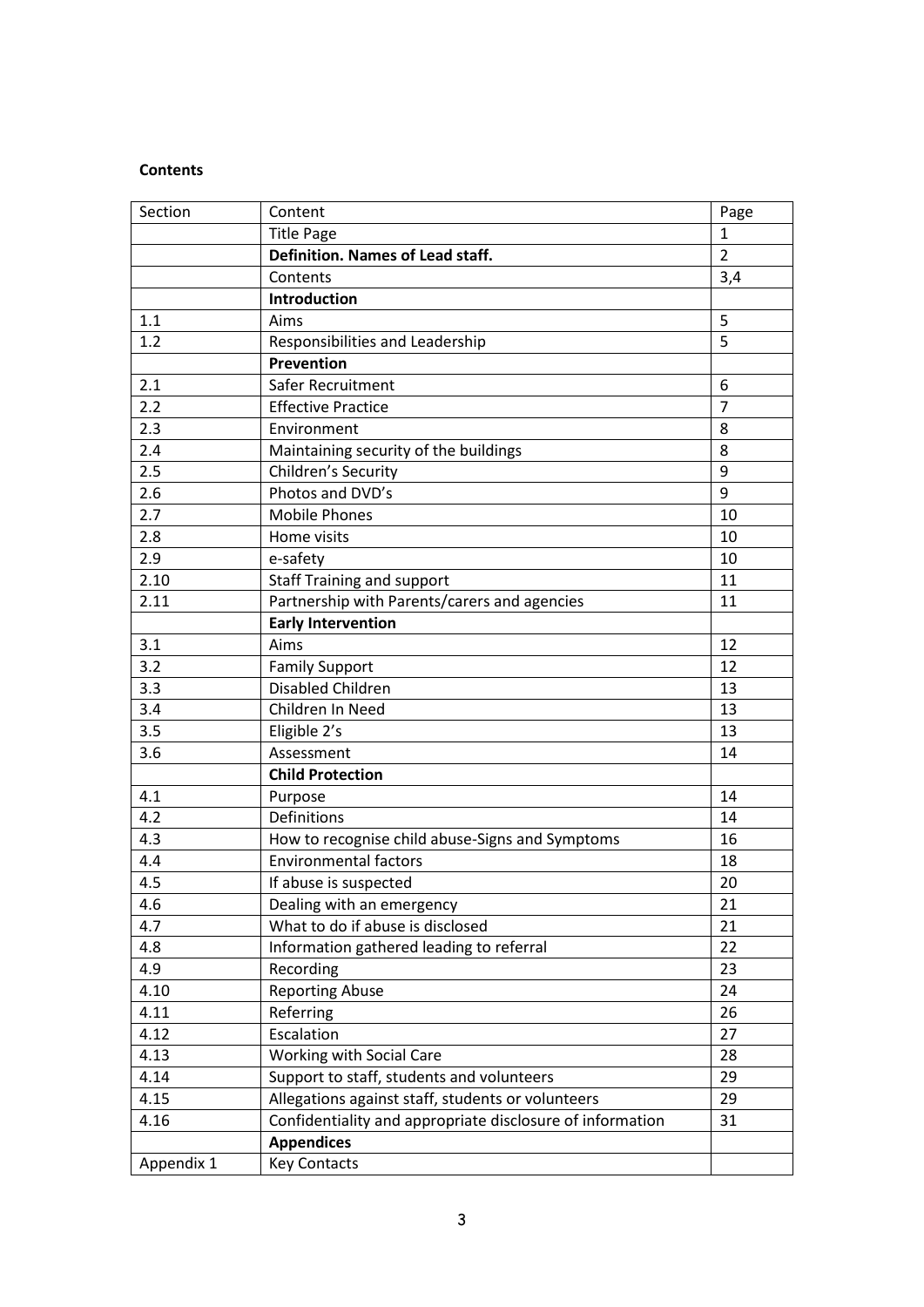| Appendix 2  | <b>Useful Documents and Links</b>                            |  |
|-------------|--------------------------------------------------------------|--|
| Appendix 3  | <b>BHCC Policies Index</b>                                   |  |
| Appendix 4  | Contents List Safeguarding File (Documents held in hard copy |  |
|             | in Family Support office)                                    |  |
| Appendix 5  | Safeguarding Statement                                       |  |
| Appendix 6  | Request for Help Form                                        |  |
| Appendix 7  | Single Assessment Framework Form                             |  |
| Appendix 8  | Eligible 2's criteria                                        |  |
| Appendix 9  | Free Early Education for 2 year olds                         |  |
| Appendix 10 | Early Education Assessment, review, placement agreement      |  |
| Appendix 11 | Assessment Flow chart                                        |  |
| Appendix 12 | SOUL                                                         |  |
| Appendix 13 | <b>Family Support Disclaimer</b>                             |  |
| Appendix 14 | <b>Fire Marshalls</b>                                        |  |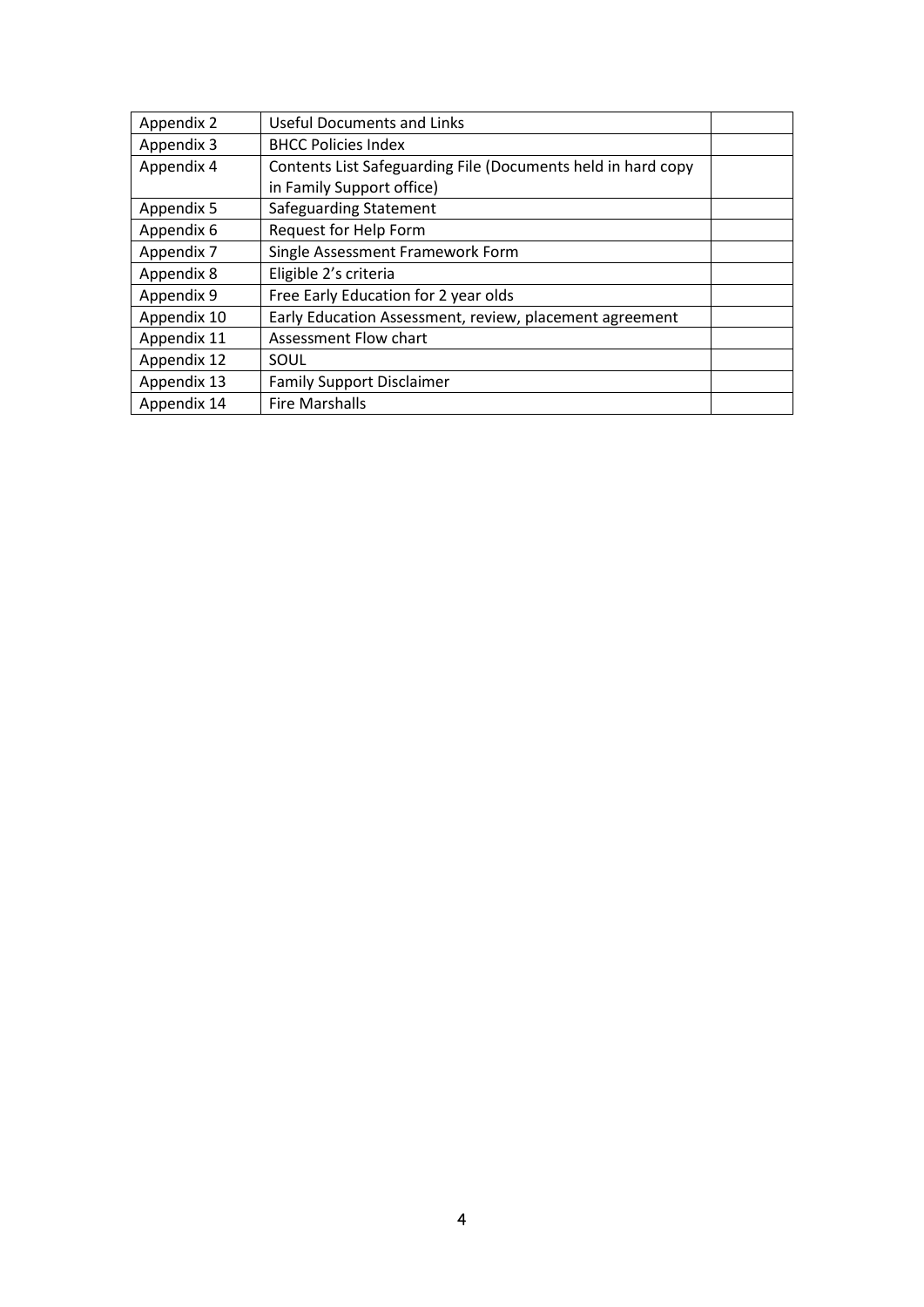# **Introduction 1.1 Aims**

At Brentry and Henbury Children's Centres the safeguarding of our children, vulnerable adults, families, volunteers and staff is paramount in everything that we do.

We are extremely aware of the importance of prevention and this document outlines procedures in place related to this and directs the reader to many other policies that form part of our working framework. Other crucial parts of prevention are effective Multi Agency working, staff training and regularly reviewing practice all of which we prioritise.

Safeguarding is the responsibility of everyone and it is vital to recognise that we all have a part to play. At BHCC our aim is to provide a safe, nurturing child- centred environment and build excellent working relationships with families and colleagues both internally and externally. This then enables Safeguarding concerns and issues to be highlighted and challenged in an appropriate, timely and professional manner.

We are committed to embedding policies and procedures that underpin this work and this Safeguarding and Child Protection Policy is one aspect of this. The Policy covers key areas such as our responsibilities, prevention, early intervention and child protection procedures and useful contacts and references. Safeguarding is integral to all our work and it is therefore crucial to refer to other specific policies and government documents listed at the end of this document that inform this agenda, for further guidance and learning.

#### **1.2 Responsibilities and Leadership**

This policy applies to trustees, staff, trainees, students, volunteers, visitors and Parents/Carers using or working at our Children's Centre. We deliver services at various venues and this policy and procedure will apply in all these contexts. We expect services delivered by partner organisations to have Safeguarding and Child Protection procedures in place.

Key leaders in this area are named on page 2 of this document.

Safeguarding is a standing agenda item at every Trustees meeting. The Trustee responsible for Safeguarding and Child Protection, Gill Frost should be invited by the chair to give regular verbal updates concerning Safeguarding matters.

Safeguarding is a standing agenda item at every Leadership and Management meeting and statistics and any relevant information reported to the Trustees.

The Trustee responsible for Safeguarding should work with the Safeguarding Lead and Child Protection Officer, Kerri Matthews to compile an Annual Safeguarding report to Trustees. This should highlight any changes to policies and procedures, training undertaken and required, the volume of incidents and associated work, and any outstanding issues with proposed actions.

The Safeguarding and Child Protection Policy will be reviewed annually. The Safeguarding Lead and Child Protection Officer and management team welcome any feedback on necessary updates or amendments. This is a vital part of our building a culture of learning and improvement.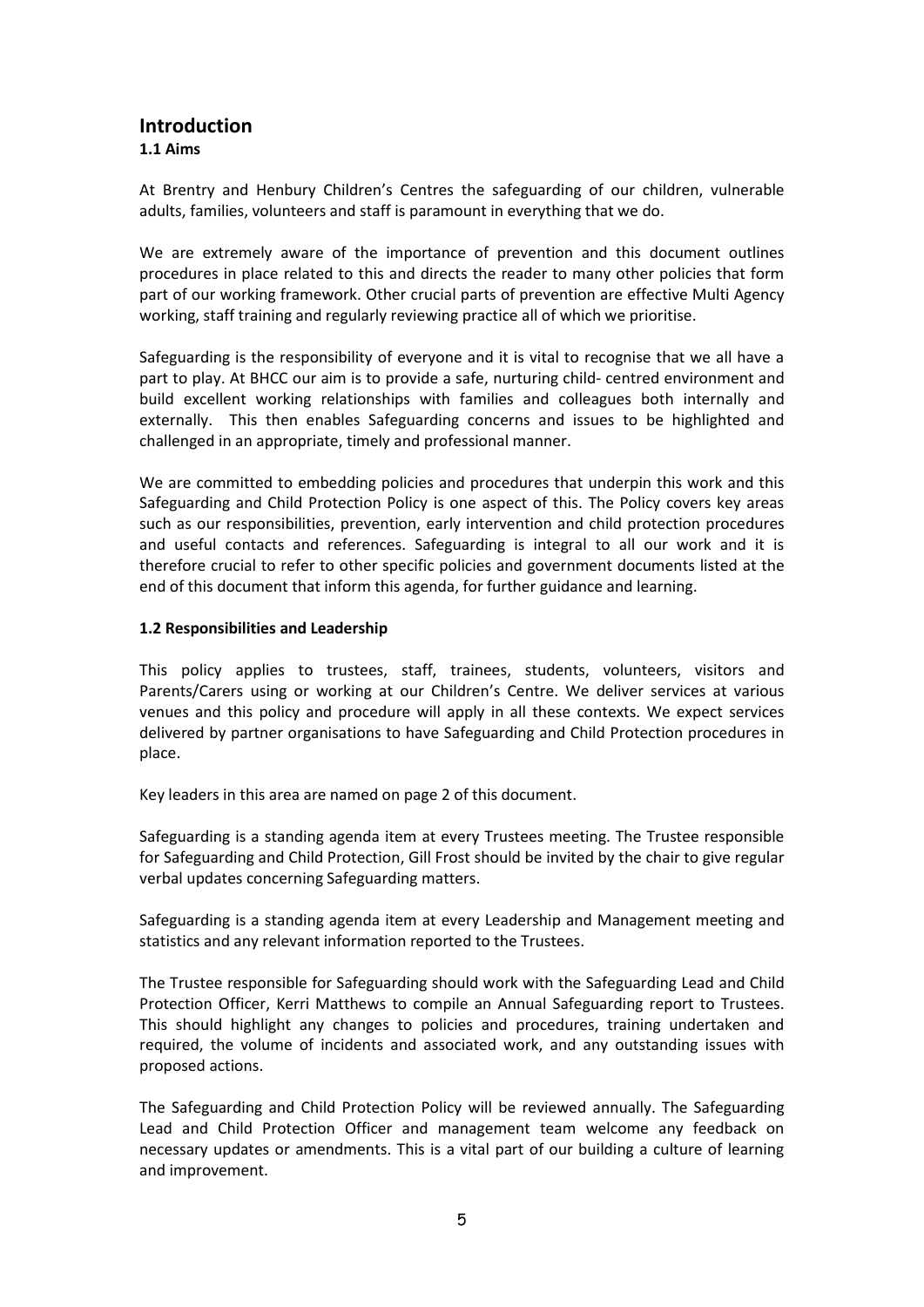# **Prevention**

A crucial element in Safeguarding is that of prevention by introducing and maintaining practices that maximise safety and minimise risk.

# **2.1 Safer Recruitment**

At BHCC we are aware that paedophiles and those that pose a threat to children may be attracted to employment that allows them access to children and young people. As part of this and other policies and procedures we will take every possible precaution to ensure that people working with our children are safe to do so.

DBS checks will always be carried out on every member of staff, volunteers and trustees prior to commencing work in the Centre. Students will not be permitted to work with the children until satisfactory checks have been obtained. Two references will be taken up for all new staff and volunteers at the point of shortlisting and a medical reference may also be required. DBS checks will be required every 3 years. Further information giving detail on this can be found in BHCC **Safer Recruitment Policy** (for Policy Index see Appendix 3)

Following guidance from the Department of Education to ensure staff and volunteers are suitable we will ascertain whether they themselves are disqualified from working with children and if any person they live with may be classed as disqualified. Therefore all staff will be required to sign a disqualified person statement as per 'The Childcare (Disqualification) Regulations 2009'. It is the responsibility of staff to inform the management team at the time of recruitment or thereafter if they live with someone who may fit the disqualified persons criteria. The criteria in addition to being on the children's barred list are;

- Being cautioned for or convicted of certain violent and sexual criminal offences against children and adults;
- Grounds relating to the care of children (including where an order is made in respect of a child under the person's care);
- Having registration refused or cancelled in relation to childcare or children's homes or being disqualified from private fostering;
- Living in the same household where another person who is disqualified lives or works (disqualification 'by association').

If a staff member informs us that they themselves or a person they live with meets this criteria they will be suspended pending further investigation and Ofsted will be informed. This may lead to dismissal or a job offer being withdrawn. If staff are found to meet this criteria or be living with someone who does and have not declared this to the Centre management they will be instantly dismissed.

There is a Single Central Register held summarising all relevant information.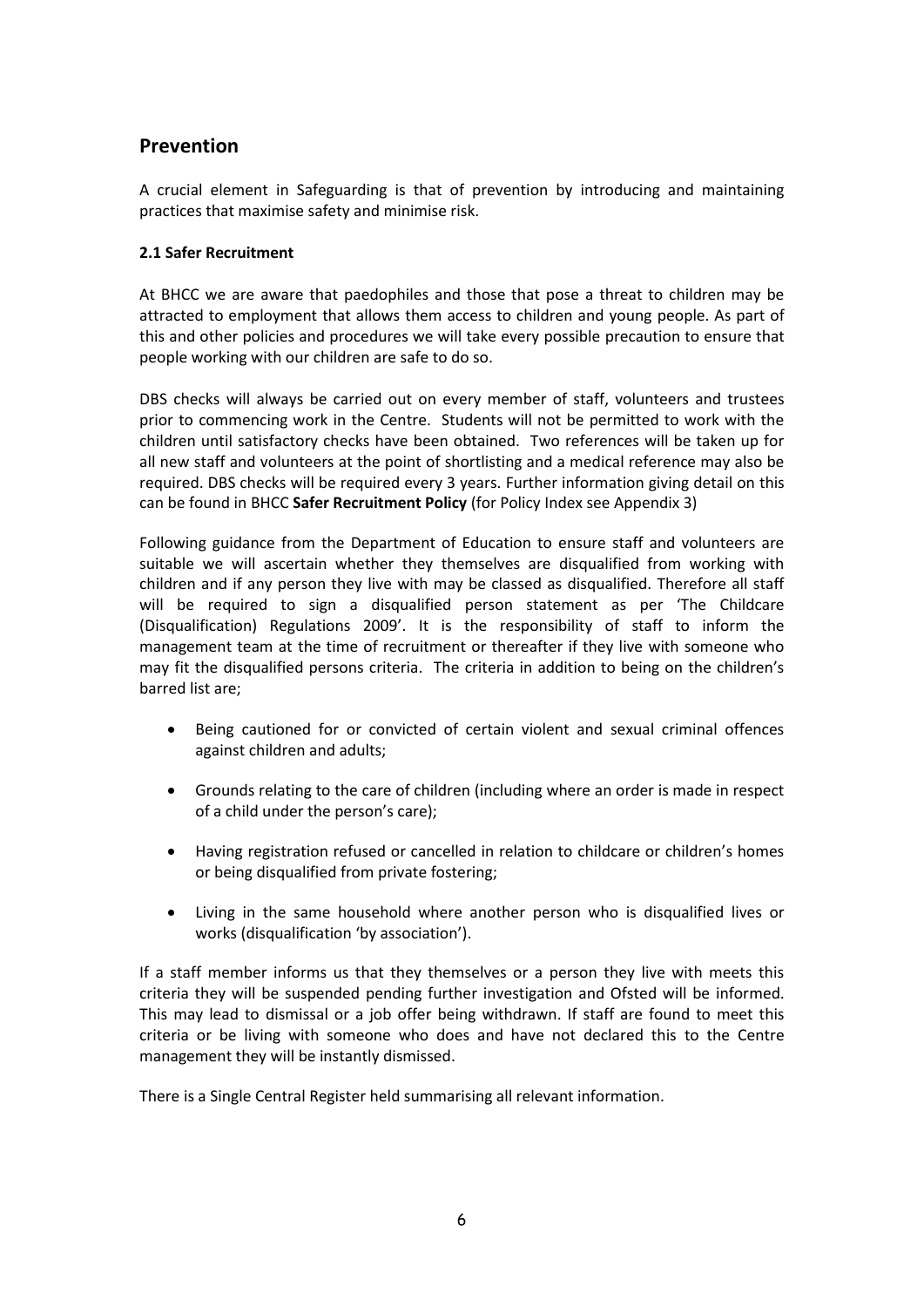#### **2.2 Effective Practice**

We aim to establish and maintain an ethos where children feel secure and are encouraged to communicate and are responded to. We will ensure all children have effective means of communication with more than one adult and that we provide opportunities for individual or small group discussions about thoughts and feelings in an atmosphere of trust, acceptance and tolerance. Staff, students and volunteers should ensure that all children make good progress in our centre, recognising that ineffective Safeguarding can lead to underachievement.

The delivery of the EYFS promotes Personal, Social, Health and Development in all children an important aspect of which is ensuring children are listened to and encouraged to talk about their feelings. In accordance with the welfare and safeguarding requirements within the EYFS, this policy covers a wide range of issues such as use of phones and cameras and specific actions to be followed where there are child protection concerns.

EYFS standards and values are central to the work of the Centre.

For more information see 'Statutory Framework for the Early Years Foundation Stage 2014' Section 3 The safeguarding and welfare requirements, as referenced in Appendix 2.

# **2.3 Environment**

The environment should always be planned in ways which minimise the risk to children e.g. physical layout and surroundings, clear roles for everyone supervising people. We will always take concerns about children's welfare very seriously. A Safeguarding Statement (see Appendix 5) will be displayed in all areas to highlight this.

The safety of children, staff and all visitors to our sites are of paramount importance and all equipment, activities and rooms are risk assessed by staff and the health and safety officer. We encourage the children to explore risk in a safe enabling environment and staff to access training that supports them in this endeavour.

For further information see BHCC **Health and Safety, Health and Hygiene, Sleeping and Seating** Policies and accompanying BHCC policies as per index in Appendix 3.

#### **2.4 Maintaining safety in the buildings and car parks**

Within our centres we aim to provide a secure and safe environment for our families and the children in our care. The main entrance and all rooms within the Brentry site have a secure locked door which requires a staff only swipe card for access. Staff are responsible for these and any loss must be reported to the Business Manager or a member of the management team immediately. The cards are not identifiable to the Centre. At our Henbury Court site all doors are locked and require a regularly refreshed security code for entrance. The reception door at Henbury Court is manned and all visitors are monitored by staff.

**Visitors** are asked to sign in and out of the centre in the visitor's book and a visitor's label is given to them to wear whilst in the centre. When visitors and other professionals sign in we request that mobile phones are left at reception where they will be kept in a locked drawer until they sign out.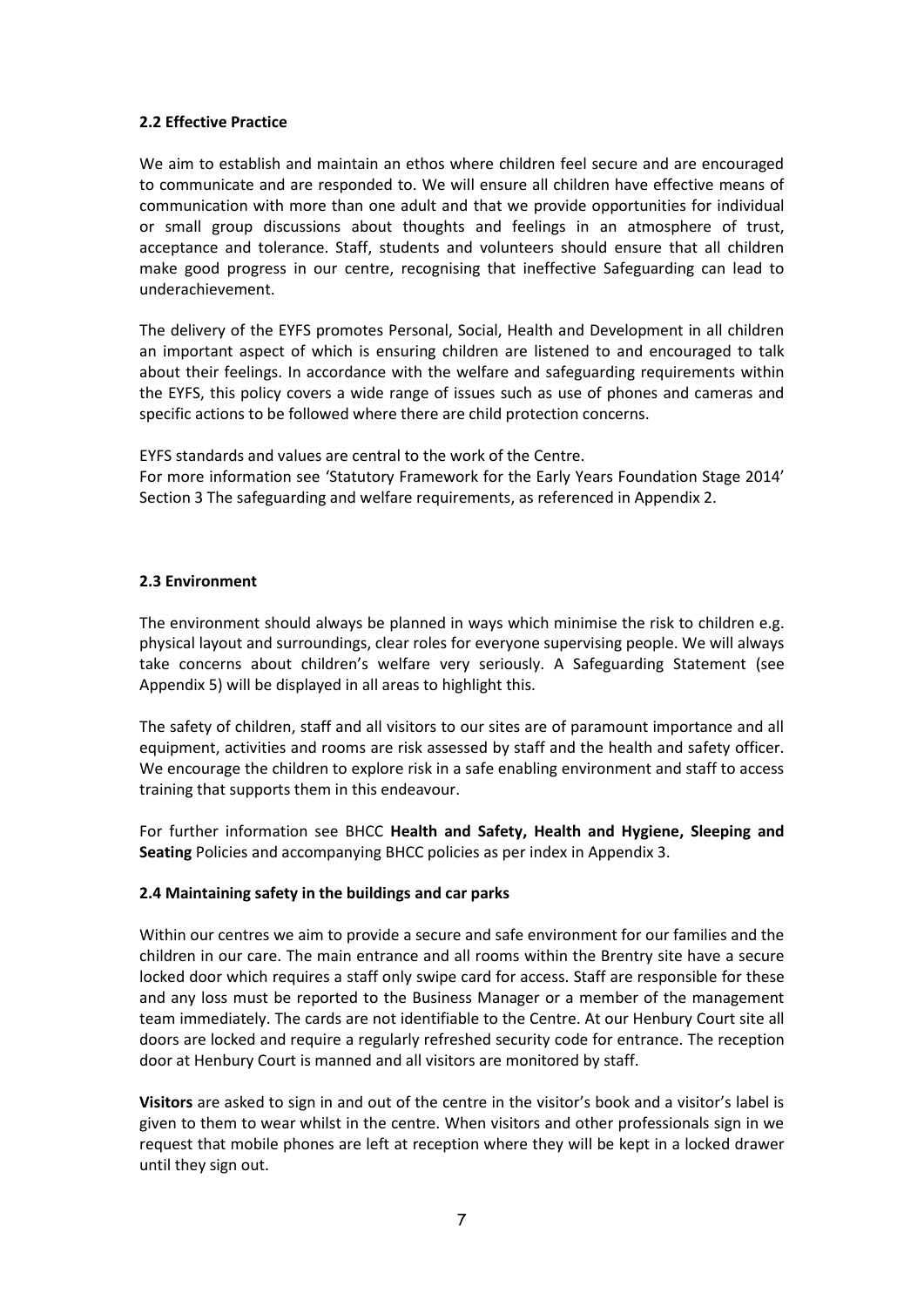**At Brentry and Henbury main site the car park** is for use of school and centre staff and centre parents only. We have a strict 5 mph speed limit within the car park and any person seen speeding will be given a warning which could lead to a ban from the car park. The car park is a one way system which we encourage all staff and parents to abide by. Any parent seen parking in a way that blocks an entrance or exit will be advised to move their car. Any parent using the disabled bay when not so entitled will be asked to move their car. At our Henbury Court site the Children's Centre have five allocated spaces for staff. The car park can only be used by disabled parents where a disabled bay is marked out. Any parent/carer seen using the car park will be asked to move by either staff or the caretaker. The gates at this site will be closed at school drop off and pick up times to ensure safety for children when walking to and from school and/or the children's centre.

#### **2.5 Children's security**

We apply a password system in the Centre if a child is being collected by someone other than their main carer. In incidents where no password has been given or we were not informed of a different person collecting, the main carer will be contacted. The child will remain in our care until permission for an alternative arrangement is granted. Should a parent/carer arrive at the Centre to collect a child and the staff team assess that they are intoxicated or exhibiting anti social behaviour, such that this poses a risk to child safety, we will refuse to allow the child to go home with them and contact another suitable person on their contact list. In some cases Police/First Response and /or CYPS may need to be called. Further detail can be found in BHCC **Arrivals and Departures Policy, Safety and Security of Children Policy Smoking Drugs and Alcohol Policy.**

There are specific procedures in place to maintain security in emergencies e.g. **Emergency Lockdown Policy, Fire Procedure, Fire Marshalls (see Appendix 14).**

#### **2.6 Photographs and DVD's**

Working with children will involve staff, students and volunteers taking photographs and film which will be used for the child's individual learning diaries and displays around the Centre. When new families start they must fill out a full registration document. This includes the parents or carers giving consent for photographs to be taken of their child during activities and displayed within the Centre and for publicity purposes. Staff support parents/carers filling out these admission forms. The details of any person who doesn't give consent to having photos taken, will be shared within the team to ensure that we are complying with their wishes. Each room will have their own camera/tablet which is locked in the managers' office at the end of every day. The use of personal cameras by all staff and parents/carers is prohibited in the Centre. Parents who would like photographs from a day care room can speak with staff about using the centre camera or having a copy of any photos taken during sessions.

Staff, students or volunteers who may want to use photos of children for **study purposes** must gain permission from the parents/carers and can then download the photos from the nursery camera. At times BHCC may wish to use photos or film for publicity purposes or in house training. On these occasions permission will be sought individually.

The centre strives to keep confidentiality when caring for **looked after children,** therefore photographs of these children will only be used for their personal learning diary and not for publicity purposes.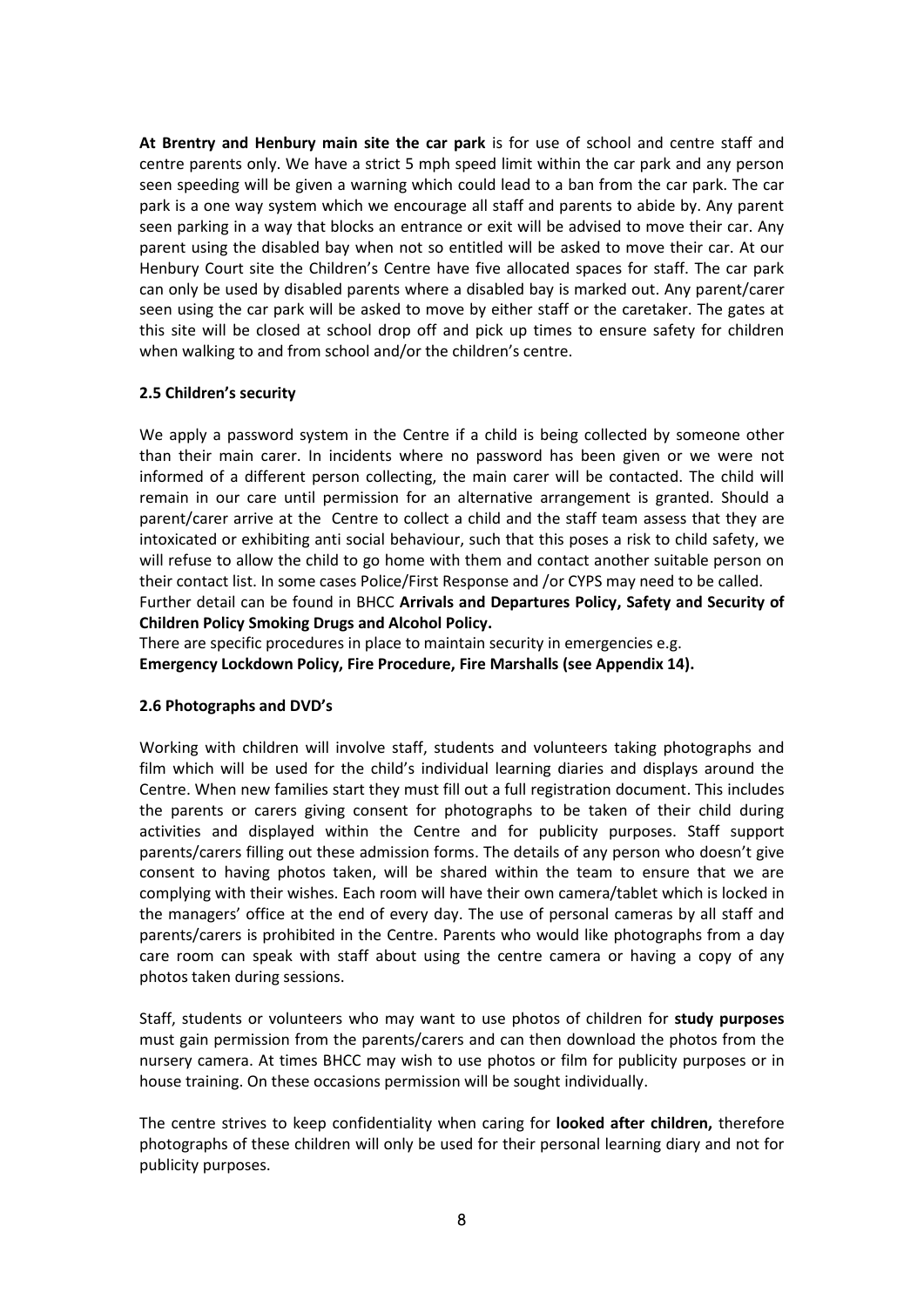External agencies may want to record children for the child's personal development and for training purposes. The same procedure will be followed by external agencies with parent/carer consent being sought first.

**In Family Support groups** disclaimers are present in all family support rooms outlining the taking of photos in groups. (See Appendix 13.)

Further detail can be found in BHCC **e-safety policy** regarding use of photos on the website and how we safeguard children and families with regard to use of the Internet.

# **2.7 Mobile Phones**

**Mobile phone use is not permitted** in the Daycare rooms. All staff, student and volunteer personal belongings including phones are to be kept in lockers provided. Any staff awaiting a personal call are encouraged to give the Centre phone number. Staff, students or volunteers on outings or home visits use a Centre mobile phone. .

The Family Support team have allocated work mobile phones for their personal safety when carrying out home visits. All phones are pin code locked for security in case the phones are lost or stolen. Any photos taken in family support groups must be downloaded on to the 'P' drive and deleted straight after the session.

Any visitors who have access to the children attending the centre will be asked by reception to leave their mobile phones in a locked drawer.

#### **2.8 Home Visits**

All children attending the centre are offered a home visit and Family Support staff may visit families who need support. When home visiting staff or students fill in a log which is kept on reception at both sites. They will inform a member of management where they are going. There is an agreed 'danger phrase' to be used by staff if they need to phone to let the centre know they are in an unsafe environment. The staff member receiving the call will then follow agreed procedures which will determine the next course of action.

Further detail can be found in **BHCC Home Visiting Procedure and Lone Working Policy**

#### **2.9 e-safety**

At BHCC we are very aware of the benefits and risks of using new technology. Our e-safety policy and procedures encompass Internet technologies and electronic communications such as mobile phones, wireless technology and e-mails. These must be applied in all communication to ensure the safety and well-being of Centre users, volunteers, students, staff, trustees and colleagues in partner agencies and to inform future learning.

#### **2.9a Tapestry**

BHCC is committed to communicating with parents regarding their children's progress and learning. Tapestry is an online learning journal system which both staff and parents can contribute to in order to show children's progress. All parents are asked to sign a consent form before children are added to tapestry. The form will also outline terms and conditions to comply with data protection and the centers safeguarding policy. **See consent form for further information.**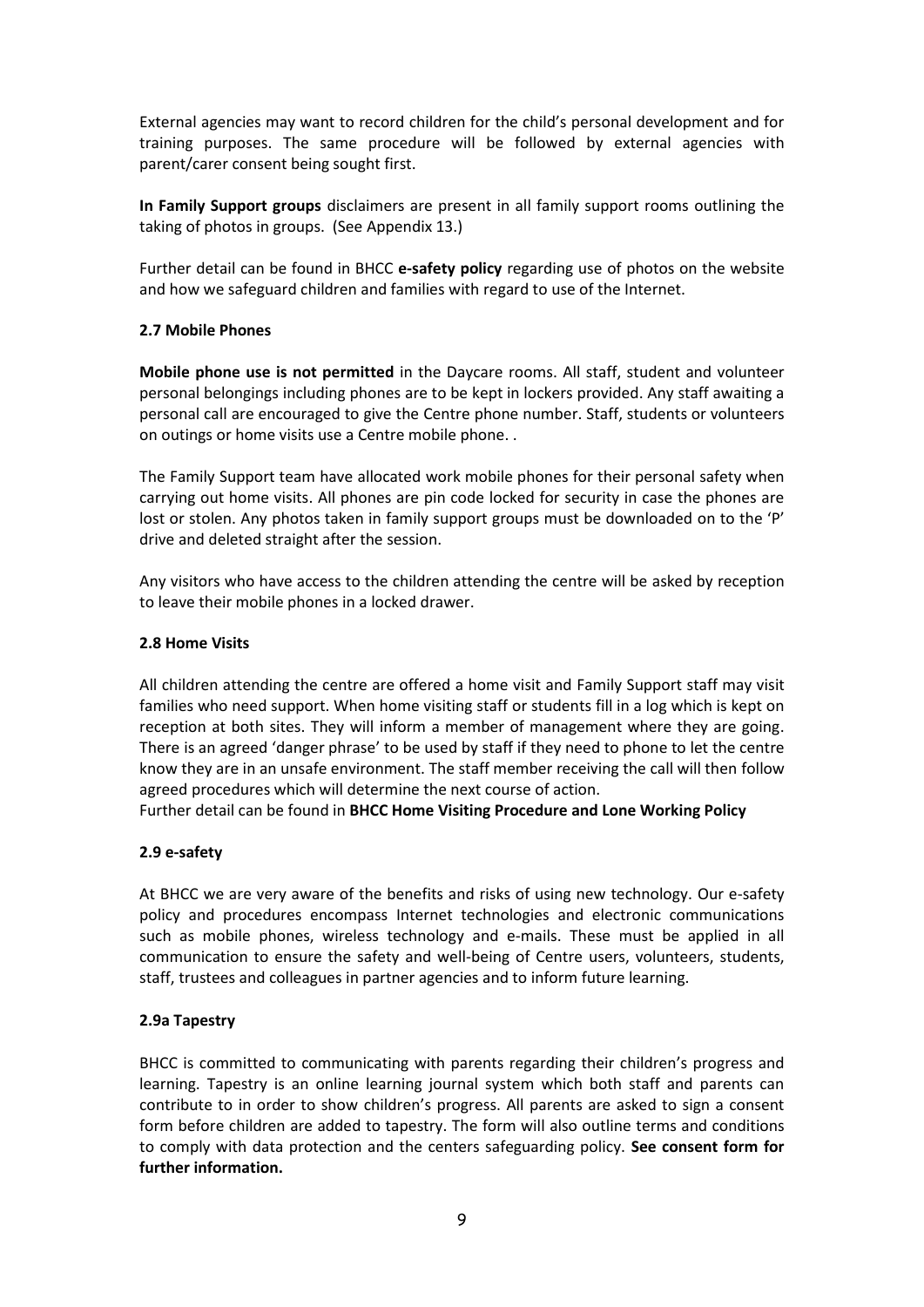# **For further information see e-safety Policy, Social Media Policy and Employee Handbook**

# **2.10 Training and staff support**

All staff will be given Safeguarding and Child Protection training within 6 months of starting work and retrained if there are significant changes in policy. Staff will be allocated time for training and research to support professional development. All staff will receive refresher Safeguarding and Child Protection training after three years. They will have clear roles and responsibilities in relation to their work with families.

Staff will have additional opportunities to discuss Safeguarding concerns through their supervision sessions. As described in the Early Years Statutory Framework (referenced at Appendix 2) BHCC leadership and management will ensure these sessions will provide a supportive environment in which confidential and sensitive issues can be explored and discussed. Safeguarding and concerns about other staff will be a standing agenda item for all supervision sessions.

Senior staff will undertake Multi Agency Safeguarding Training in line with current guidelines and provision via the Bristol Safeguarding Children Board. This will be renewed every two years.

Staff will disseminate learning through team meetings and In Service Days.

Records of staff and trustee training will be kept in the **Centre Training Log.**

All staff personal data will be processed and stored in line with BHCC **Data Protection Policy**

**Staff, students and volunteers who require medication** must inform the management team so secure storage can be organised and if necessary a risk assessment carried out. Please refer to **BHCC Administration of Medicines Policy**

#### **2.11 Partnership with Parents/Carers and outside agencies**

Safeguarding children is a multi-agency concern co-coordinated by the Bristol Safeguarding Children Board (BSCB), the local multi-agency partnership of education, health, police, social care and associated services. As a Centre we will strive to work in partnership with all outside agencies involved in the care or safety of any child or family that uses our services.

At times we may be required to share information with outside agencies regarding the welfare of the family and child. We will always seek permission from the parent/carer to share information unless it will put the child at significant risk of harm. In our work with families we will work in partnership with them and colleagues wherever possible to devise clear plans with agreed actions.

We are committed to helping parents/carers understand their responsibility for the welfare of all children. Parents will be made aware of our commitment by the inclusion of a Safeguarding statement in their introductory pack which is also displayed at the Centre.

See also **BHCC Confidentiality Policy**

See reference for '**Information Sharing' March 2015** (Appendix 2)

# **Early Intervention**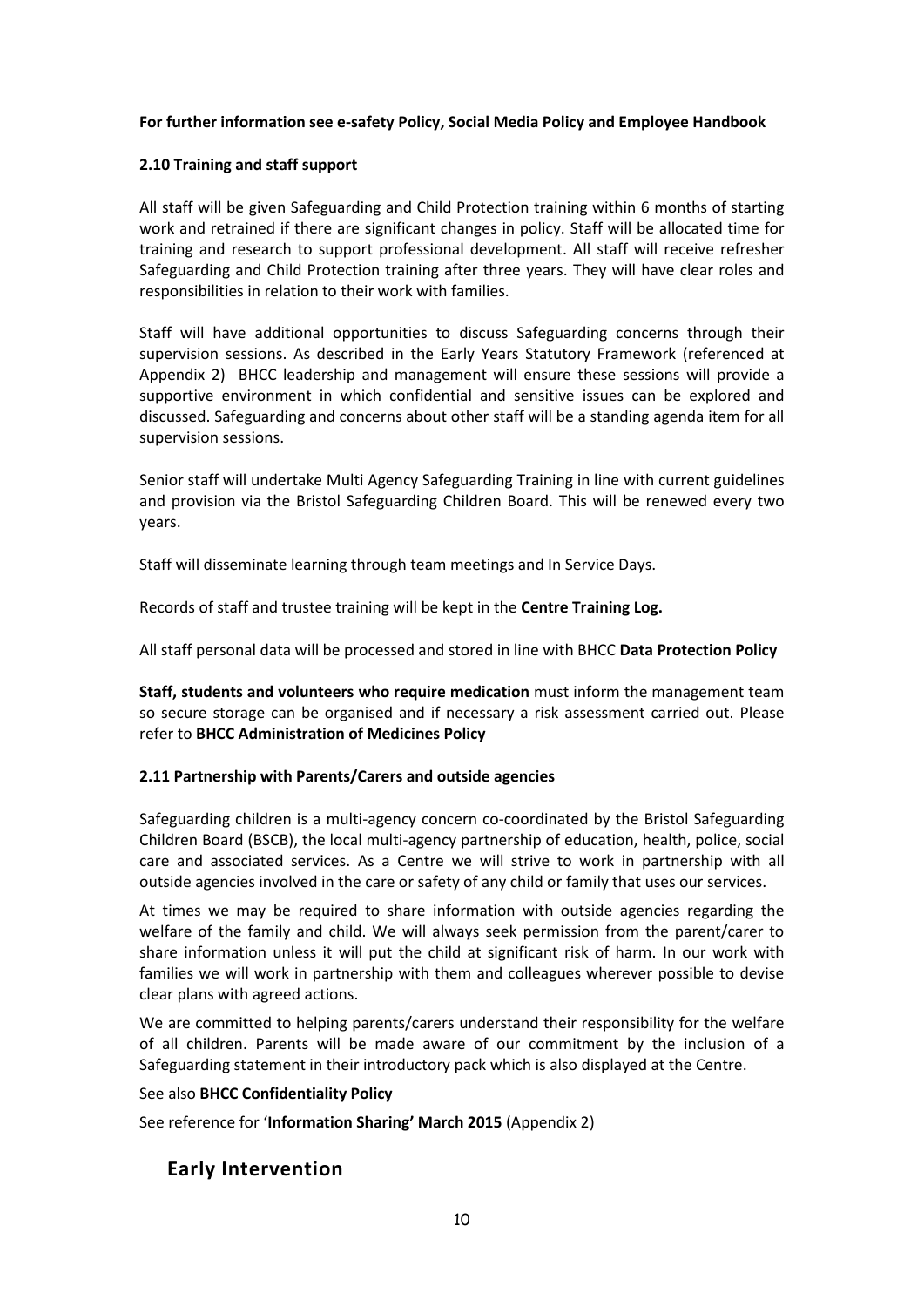# **3.1 Aims**

Brentry and Henbury Children's Centre aims to provide both universal and targeted services to meet the various individual needs of families in the locality. We are committed to working in partnership with a range of local agencies in identify emerging problems and contributing to effective family assessments. We will ensure we are in a strong position to provide appropriate and timely support to families that improves outcomes for children and has an impact on parental well-being and confidence.

BHCC use a range of information and data to understand the needs of the community and recognise the importance of early intervention in keeping children and families safe.

As referred to in 'Working Together to Safeguard Children' (2015) we will seek to provide a continuum of help which includes evidence based practice such as identified parenting courses.

# **3.2 Family Support**

The Family Support Team provide universal groups at which parents and carers have the opportunity to engage with staff to receive guidance on particular issues which may range from safety in the home to creative play. These services will continue to be prioritised at BHCC as they form a vital part of families accessing early preventive help and contributing to safeguarding.

Specific work is delivered in groups to address the needs of families such as those affected by domestic abuse, experiencing parenting difficulties or ante/ post natal depression. The work in these groups is carried out within set guidelines and staff will refer on to other agencies where any safeguarding issues arise in line with BHCC Child Protection procedures in section 4.

Staff will where appropriate complete a SAF and act as lead professionals. Forms may be obtained via Early Help. (See Appendix 7) Designated staff will use Alfresco, or any similar alternative system, when invited to do so to ensure inter agency communication and information sharing is maintained. Where appropriate SOUL will be used to aid assessment and evaluation. (See Appendix 12)

Where outside agencies deliver services from BHCC there will be clear protocols agreed with regard to how any safeguarding and child protection matters will be dealt with. A signed Partnership Agreement or Service Level Agreement will be completed.

Staff that are working with Parents/Carers and or children on a 1:1 basis will review this work in supervision with their line manager to ensure any significant changes and child protection issues are identified. Any information that is shared with them which indicates any such concerns must be discussed immediately with the Safeguarding Lead or deputising manager and if appropriate referred immediately using the Child Protection procedure below in section 4.

#### **3.3 Disabled Children**

BHCC will ensure that Disabled Children and their parents/carers have access to services and support that will enable them to achieve the maximum learning and development opportunities. Staff will have training such that early assessment can lead to appropriate provision and preventive work in partnership with other agencies, Staff such as the SENCO or Safeguarding Lead and Child Protection Officer will where required act as an advocate for the child.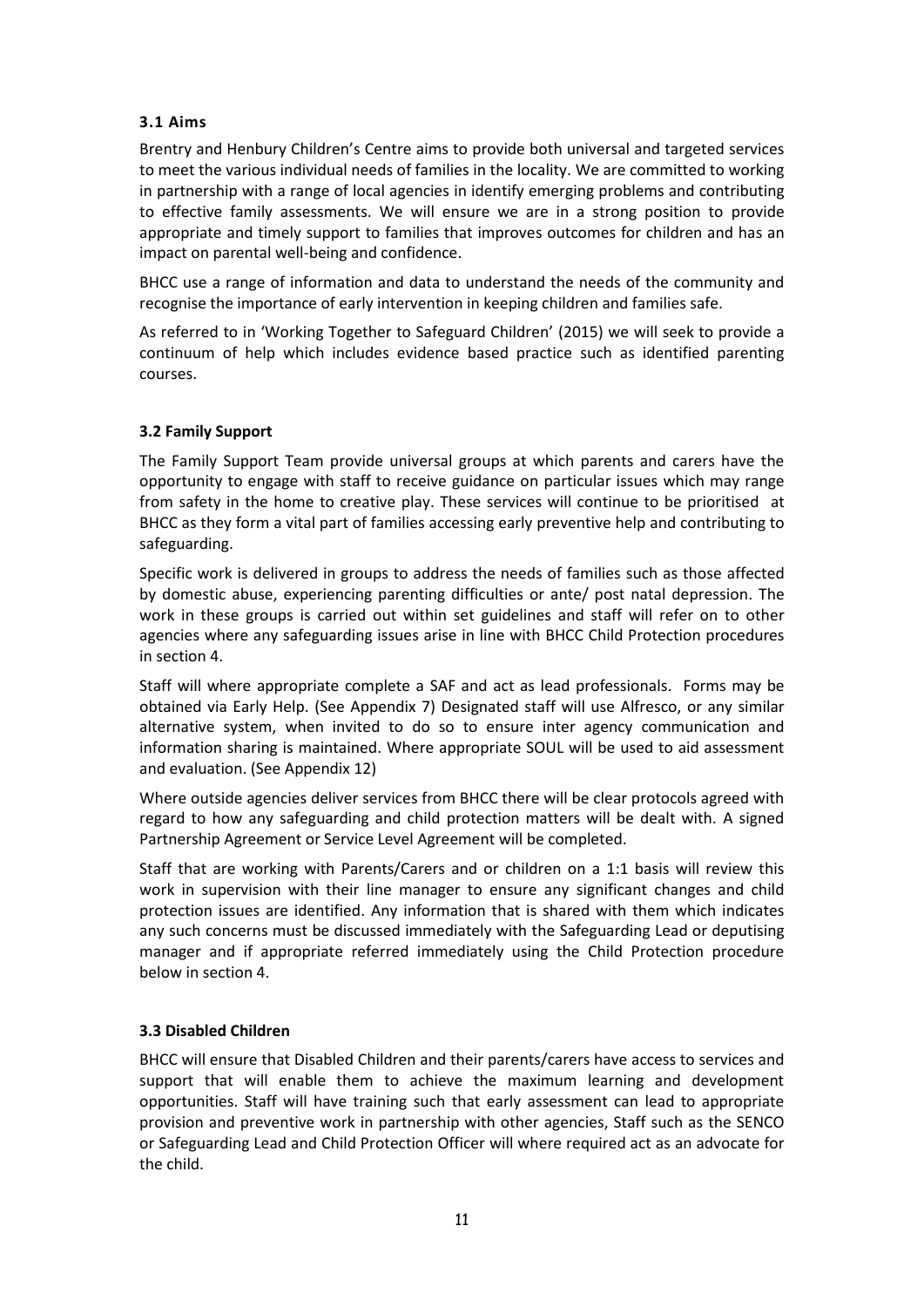# For further information see BHCC **Inclusion Policy and Special Needs Policy**

Further reference 'Safeguarding Disabled Children Practice Guidance' ( as listed in Appendix 2)

# **3.4 Children in Need Placements**

Some children will attend Daycare on a Child in Need placement through the Early Help Team from First Response. These cases will be discussed and allocated at Early Years clusters on a monthly basis. The Placement officer will also pass on any families that do not meet criteria for a day care placement but may require additional family support. The Family Support Leader will contact these families and where required offer services. Should any child protection concerns arise out of this process where appropriate a referral to First Response will be pursued as per section 4 of this policy.

# **3.5 Free Early Education for 2 year olds**

As part of our Children's Centre responsibility we provide free early education to eligible two year olds. This is an integral part of our early intervention and preventive work and enables BHCC to reach families early and identify where there are issues to address and possible referrals to other agencies.

(See forms and eligibility criteria in Appendices 8,9,10)

### **3.6 Initial review and review assessment process.**

There is a process in place to ensure Children's needs are met and reviewed any further support is provided to the family if required.

(See Flow chart at Appendix 11)

# **Child Protection**

#### **4.1 Purpose**

Brentry and Henbury Children's Centre considers it the duty of staff, students and volunteers to protect children and young people who they come into contact with from abuse. The Trustees will work closely with staff to ensure effective implementation of this Safeguarding and Child Protection Policy and Procedures, thus ensuring the safety of children.

#### **4.2 Definitions**

Child Protection is defined as:

'Part of safeguarding and promoting welfare. This refers to the activity that is undertaken to protect specific children who are suffering, or are likely to suffer, significant harm.'

Working Together to Safeguard Children (2015)

We recognise that we have an explicit duty to safeguard children who are in need, or who may suffer significant harm as defined in the Children Act 1989 and 2004, and the Education Act 2002.

'Working Together to Safeguard Children' (2015) identifies 4 categories of abuse: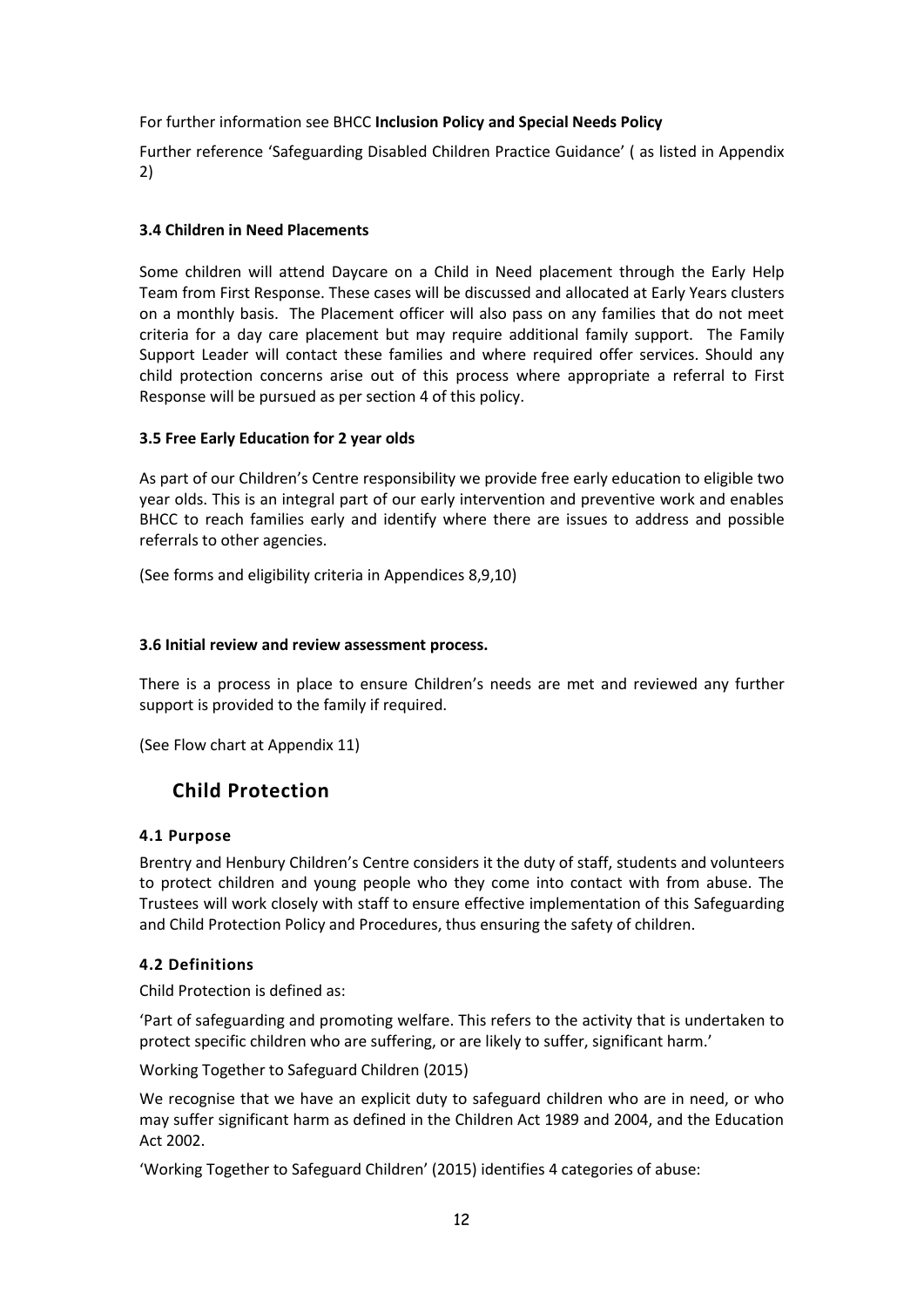- Physical Abuse.
- Sexual Abuse.
- Emotional Abuse.
- Neglect

These are defined as:

#### (i) Physical abuse

May involve hitting, shaking, throwing, poisoning, burning or scalding, drowning, suffocating, or otherwise causing physical harm to a child. Physical harm may also be caused when a parent or carer fabricates the symptoms of, or deliberately induces illness in a child, Fabricated and Induced Illness Syndrome (FIIS). Physical abuse includes Female Genital Mutilation (FGM)

#### (ii) Sexual Abuse

Involves forcing or enticing a child or young person to take part in sexual activities, not necessarily involving a high level of violence, whether or not the child is aware of what is happening. The activities may involve physical contact, including assault by penetration (eg rape or oral sex) or non-penetrative acts such as masturbation, kissing, rubbing and touching of outside clothing. They may also include non contact activities, such as involving children in looking at, or in the production of, sexual images, watching sexual activities, encouraging children to behave in sexually inappropriate ways, or grooming a child in preparation for abuse (including via the internet). Sexual abuse is not solely perpetrated by adult males. Women can also commit acts of sexual abuse, as can other children.

#### (iii) Emotional Abuse

The persistent emotional maltreatment of a child such as to cause severe and persistent adverse effects on the child's emotional development. It may involve conveying to children that they are worthless or unloved, inadequate, or valued only insofar as they meet the needs of another person. It may include not giving the child opportunities to express their views, deliberately silencing them or 'making fun' of what they say or how they communicate. It may feature age or developmentally inappropriate expectations being imposed on children. These may include interactions that are beyond a child's developmental capability, as well as overprotection and limitation of exploration and learning, or preventing the child participating in normal social interaction. It may involve seeing or hearing the ill treatment of another. It may involve serious bullying (including cyber bullying), causing children frequently to feel frightened or in danger, or the exploitation or corruption of children. Some level of emotional abuse is involved in all types of maltreatment of a child, though it may occur alone.

#### (iv) Neglect

The persistent failure to meet a child's basic physical needs and/or psychological needs, likely to result in the serious impairment of the child's health or development. Neglect may occur during pregnancy as a result of maternal substance abuse. Once a child is born, neglect may involve a parent or carer failing to:

- Provide adequate food, clothing and shelter (including exclusion from home and abandonment);
- Protect a child from physical and emotional harm or danger:
- Ensure adequate supervision (including the use of inadequate care-givers);or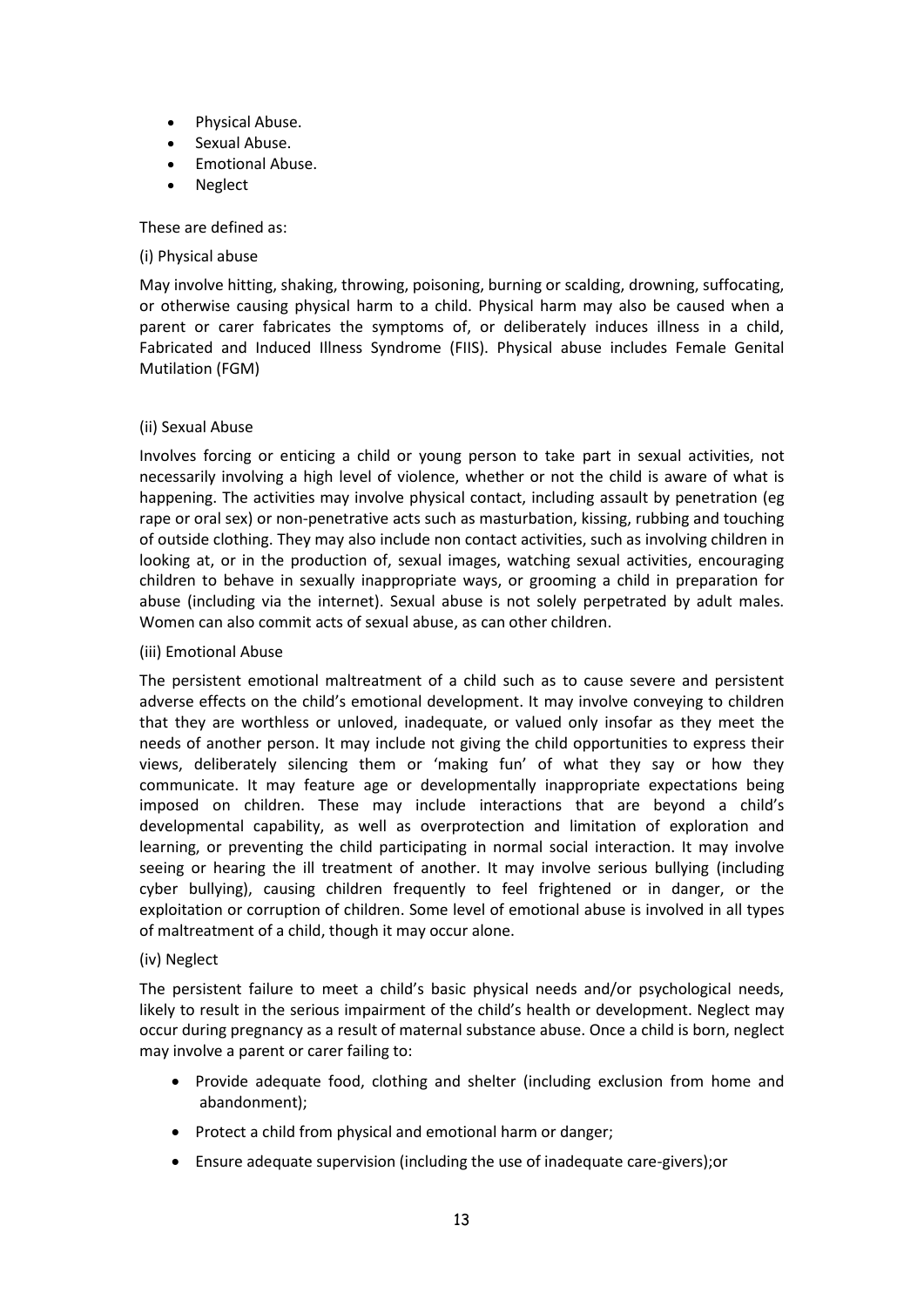Ensure access to appropriate medical care or treatment.

It may also include neglect of, or unresponsiveness to, a child's basic emotional needs.

# **4.3 How to recognise child abuse – Signs and Symptoms**

Recognising abuse is the most important duty that staff undertake to ensure that they are protecting children from abuse.

As stated in Keeping Children Safe in Education (2015) "Knowing what to look for is vital to the early identification of abuse and neglect"

Staff are not responsible for diagnosing or investigating child abuse. However, we do have a clear responsibility to be aware of, and alert to signs that all is not well with a child using our services. Not all concerns about children relate to abuse; there may well be other explanations. It is important that staff at the Centre keep an open mind and consider what they know about the child and the child's circumstances.

Set out below are some of the possible signs which may help staff, students and volunteers recognise if a child is being abused. Although these signs do not necessarily indicate that a child has been abused, they may help adults recognise that something is wrong. The possibility of abuse should be investigated if a child shows a number of these symptoms, or any of them to a marked degree. If you are worried, it is not your responsibility to investigate and decide if it is abuse. It is your responsibility to act on your concerns and do something about it.

# (i) Physical Abuse

- Unexplained recurrent injuries or burns
- Bruising and/or injury to non mobile babies
- Improbable excuses or refusal to explain injuries
- Wearing clothes to cover injuries, even in hot weather
- Refusal to undress for a change of clothes
- Bald patches
- Chronic running away
- Fear of medical help or examination
- Self-destructive tendencies
- Aggression towards others
- Fear of physical contact shrinking back if touched
- Admitting that they are punished, but the punishment is excessive (such as a child being beaten for being un co-operative)
- Fear of suspected abuser being contacted

(ii) Sexual Abuse

- Being overly affectionate or knowledgeable in a sexual way, inappropriate to the child's age
- Medical problems such as chronic itching, pain in the genital, venereal diseases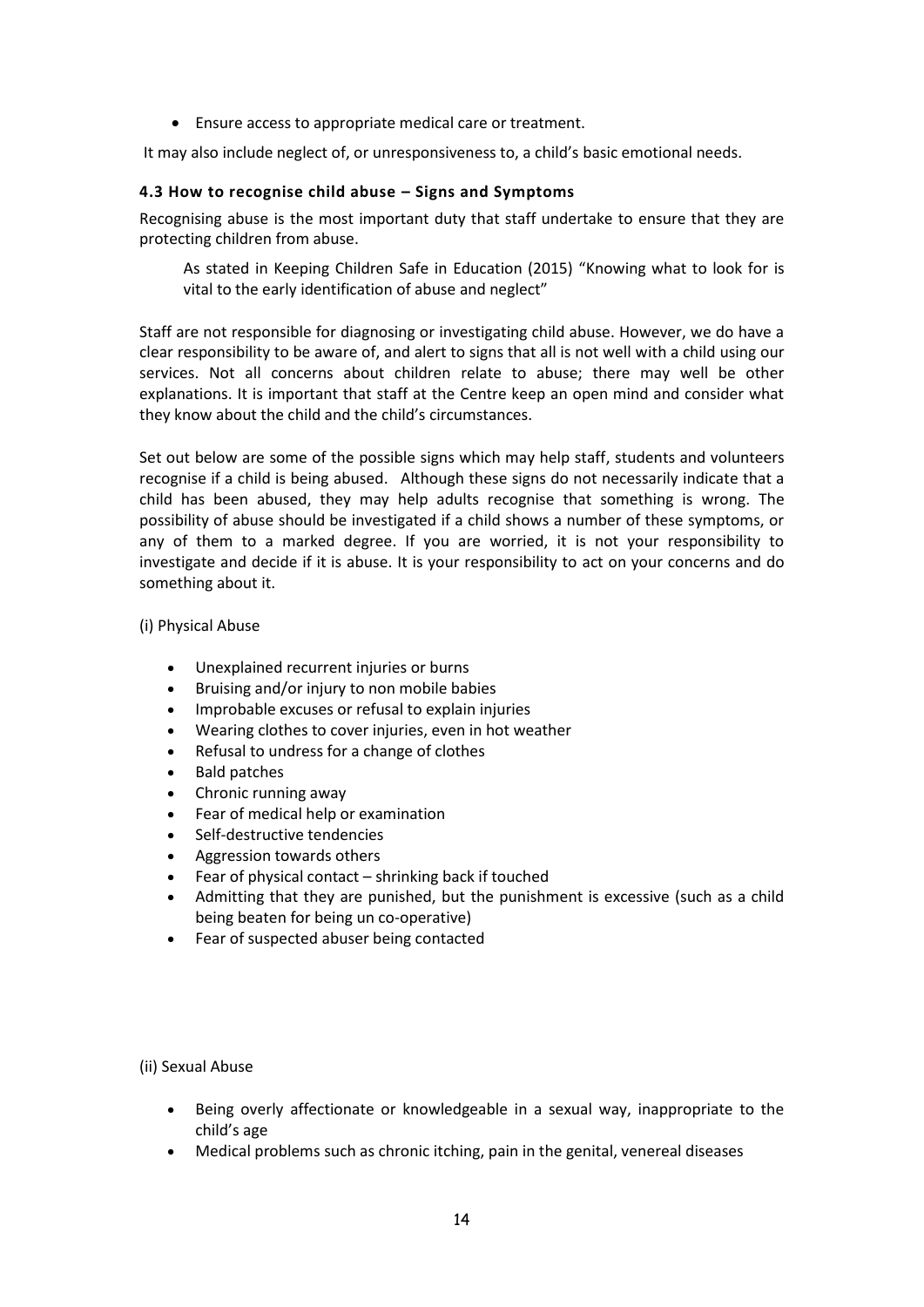- Other extreme reactions, such as depression, self-mutilation, suicide attempts, running away, overdoses, anorexia
- Personality changes such as becoming insecure or clinging
- Regressing to younger behaviour patterns such as thumb sucking or bringing out discarded cuddly toys
- Sudden loss of appetite or compulsive eating
- Being isolated or withdrawn
- Inability to concentrate
- Lack of trust or fear of someone they know well, such as not wanting to be alone with a babysitter or child-minder
- Starting to wet again, day or night/nightmares
- Become worried about clothing being removed
- Suddenly drawing sexually explicit pictures
- Trying to be 'ultra-good' or perfect; overreacting to criticism

#### (iii) Emotional Abuse

- Physical, mental and emotional development lags
- Sudden speech disorders
- Continual self-deprecation (I'm stupid, ugly etc.)
- Overreaction to mistakes
- Extreme fear of new situations
- Inappropriate response to pain ('I deserve this')
- Neurotic behaviour (rocking, hair twisting, self-mutilation)
- Extremes of passivity or aggression

#### (iv) Neglect

- Constant hunger
- Poor personal hygiene
- Constant tiredness
- Poor state of clothing
- Emaciation
- Untreated medical problems
- No social relationships
- Compulsive scavenging
- Destructive tendencies

A child may be subjected to a combination of different kinds of abuse. It is also possible that a child may show no outward signs and hide what is happening from everyone.

Staff, students and volunteers need to be sensitive to signs of abuse, particularly in children with limited or non-verbal communication. Statistically disabled children and children with behavioural difficulties are more vulnerable to significant harm. Staff should be especially vigilant regarding signs relating to disabled children and not automatically assume that any of the above relates to their impairment.

The quality of relationships staff develop with children is vital in helping to understand unexplained changes in behaviour and /or personality. Small as well as more obvious unexplained changes may indicate a cause for concern. Staff and students should be made aware of any children who have a social worker and be extra vigilant.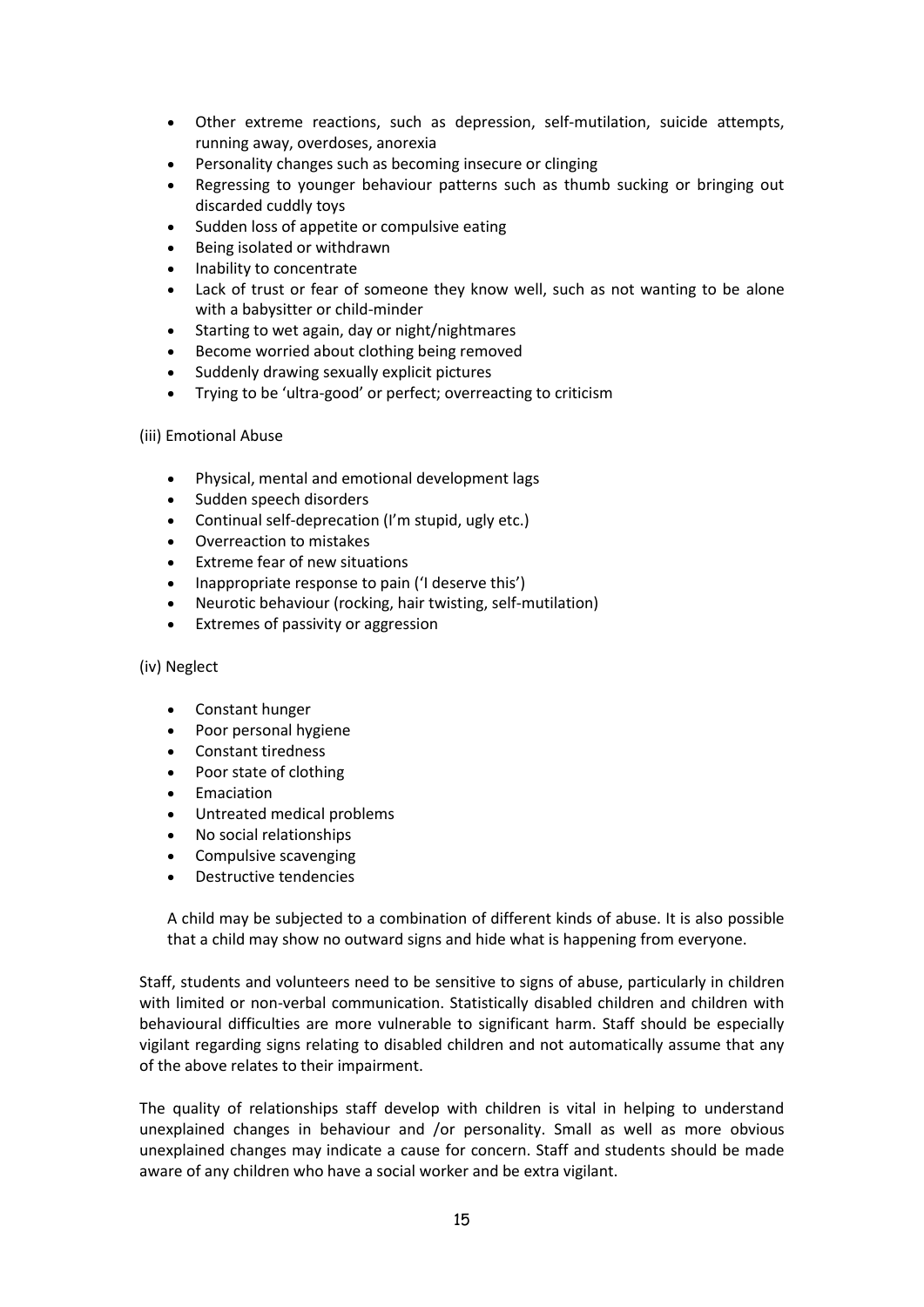# **4.4 Environmental factors**

In addition to the signs above there are environmental factors to be aware of in relation to the safeguarding of children and adults some examples of which are;

Domestic Abuse

Staff may be working with children experiencing abusive relationships between the adults at home. Children experiencing this may demonstrate many of the symptoms described in para 4.3. Staff will need to treat them sensitively, record their concerns and consider a referral to First Response and specialist agencies. Designated staff should be conversant with the MARAC process and ensure the Centre contribute to information sharing when required. See key contacts (Appendix 1)

Parent/Carer Mental Health Issues

Staff at the Centre may become aware of families in which the main carer is experiencing mental health difficulties. It is to be expected that working with parents of young children there will be adults with Ante or Post Natal Depression. Where possible it is important to engage with the adult and encourage them to seek medical help and support from the Family Support Team. In some instances it may become clear that the parent's capacity to care and respond to the child's needs are severely impaired such that he/she is suffering neglect and emotional abuse. It is then crucial that staff use the procedures below to refer to First Response.

# For further information see;

'Protocol for joint working across mental health and children's services' and 'Joint Practice Guidance for Children's Services and Adult Substance Misuse Services' BSCB (as listed in Appendix 4)

Female Genital Mutilation (FGM)

Female circumcision is illegal in the UK and it is an offence to take UK nationals abroad to aid, abet or carry out FGM. All agencies have a statutory responsibility to safeguard children from being abused through FGM. If you are concerned that a girl is at risk of FGM this is a child protection issue and must be documented and reported to Social Care and or the police.

Some warning signs that **MAY** indicate a girl is at risk of FGM include:

- Parents requesting an extended leave from school on top of school holidays
- If a girl comes from a country that has high prevalence of FGM
- Mother and other siblings have already undergone FGM
- Child may indicate that they are going for a special event

For more information on this topic, see the online South West Child Protection Procedures [www.swcpp.org.uk](http://www.swcpp.org.uk/) an[d www.bava@bristol.gov.uk](http://www.bava@bristol.gov.uk/)

For more information see BHCC Safeguarding Documents File ( index Appendix 4) in Family Support office.

Child sexual exploitation

HM Government document 'Safeguarding children and young people from sexual exploitation' definition is as follows;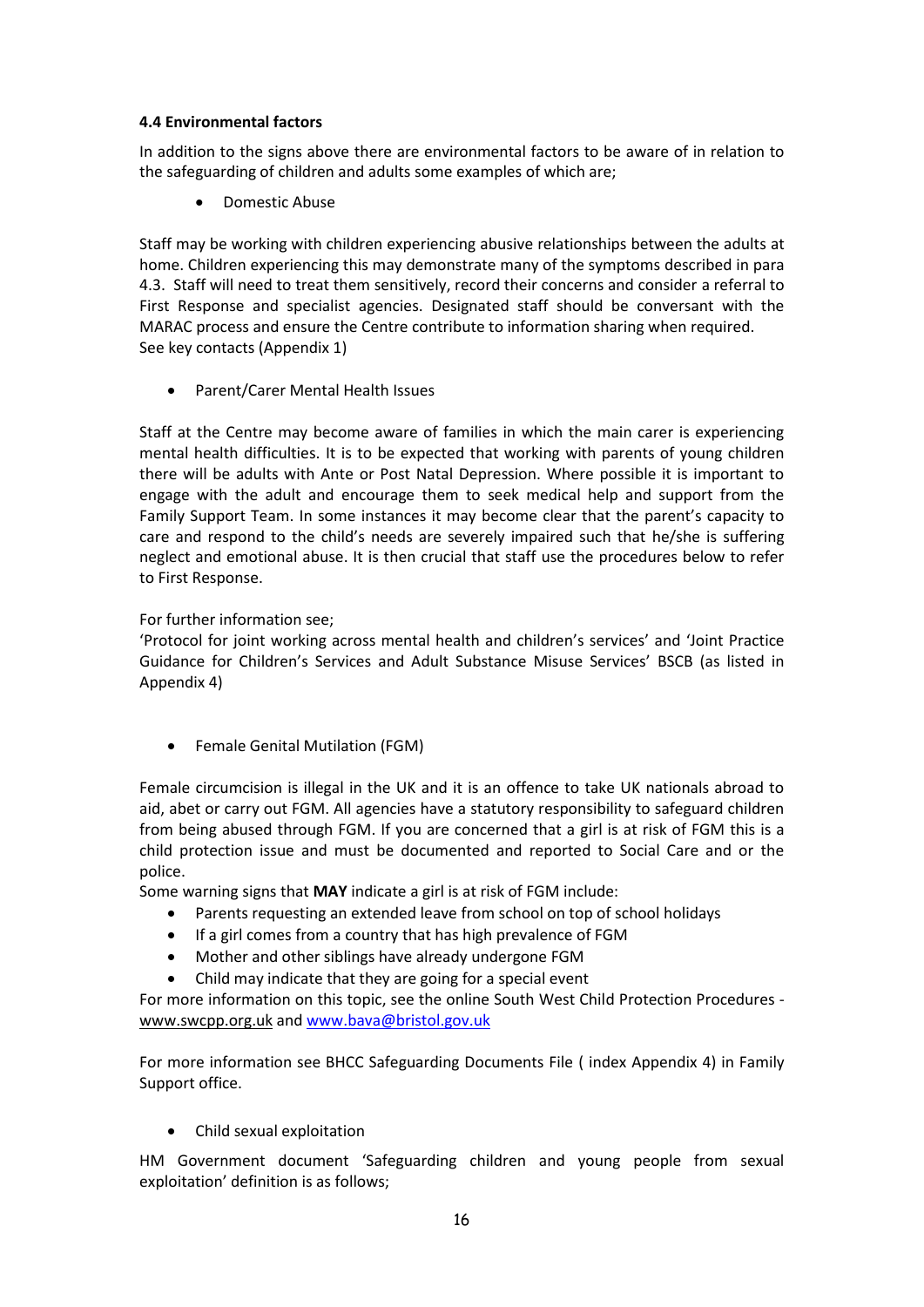'Sexual exploitation of children and young people under 18 involves exploitative situations, contexts and relationships where young people (or a third person or persons) receive 'something' (e.g. food, accommodation, drugs, alcohol, cigarettes, affection, gifts, money) as a result of them performing, and/or another or others performing on them, sexual activities. Child sexual exploitation can occur through the use of technology without the child's immediate recognition; for example being persuaded to post sexual images on the Internet/mobile phones without immediate payment or gain. In all cases, those exploiting the child/young person have power over them by virtue of their age, gender, intellect, physical strength and/or economic or other resources. Violence, coercion and intimidation are common, involvement in exploitative relationships being characterised in the main by the child or young person's limited availability of choice resulting from their social/economic and/or emotional vulnerability.'

Centre staff, students and volunteers should be alert to these issues within families and the local community and discuss any concerns with the Safeguarding Lead and Child Protection Officer and follow child protection referral procedures if required.

For more information see Safeguarding Documents Folder Contents (Appendix 4)

'Safeguarding children and young people at risk of sexual exploitation' BSCB as referenced at Appendix 2.

Radicalisation

The Safeguarding Lead and Child Protection Officer and senior management team must ensure that staff are aware of the responsibility the centre has to be alert to any possible risks of radicalisation amongst families or staff connected with the centre. Any situations where this is considered to be a factor should be discussed without delay with Bristol Safeguarding Children Board or BCC LADO.

See Prevent Duty Guidance 2015 HM Government (referenced in Appendix 4)

#### **4.5 If Abuse is Suspected**

Recognising abuse is one of the first steps in protecting and safeguarding children and young people.

- Where staff suspect abuse, they should discuss this with the Safeguarding Lead or deputising manager. Signed and dated records should be made of all relevant information.
- An appropriate member of staff should then discuss any signs or behavioural changes (e.g. bullying, accidents) they have seen with the child's parents/carers at the earliest opportunity. There may be a known reason for this (e.g. a change in family make-up, death of a family member/pet).

 You should remember that if abuse is taking place, it is often not the parents but other family members or friends who are causing the abuse. Parents are often the last to know.

 Any member of staff, student or volunteer can contact a relevant agency (see list at Appendix 1) to discuss any concerns that they may have before reporting, they can give you guidance and support in how to deal with situations and confirm appropriate action to take.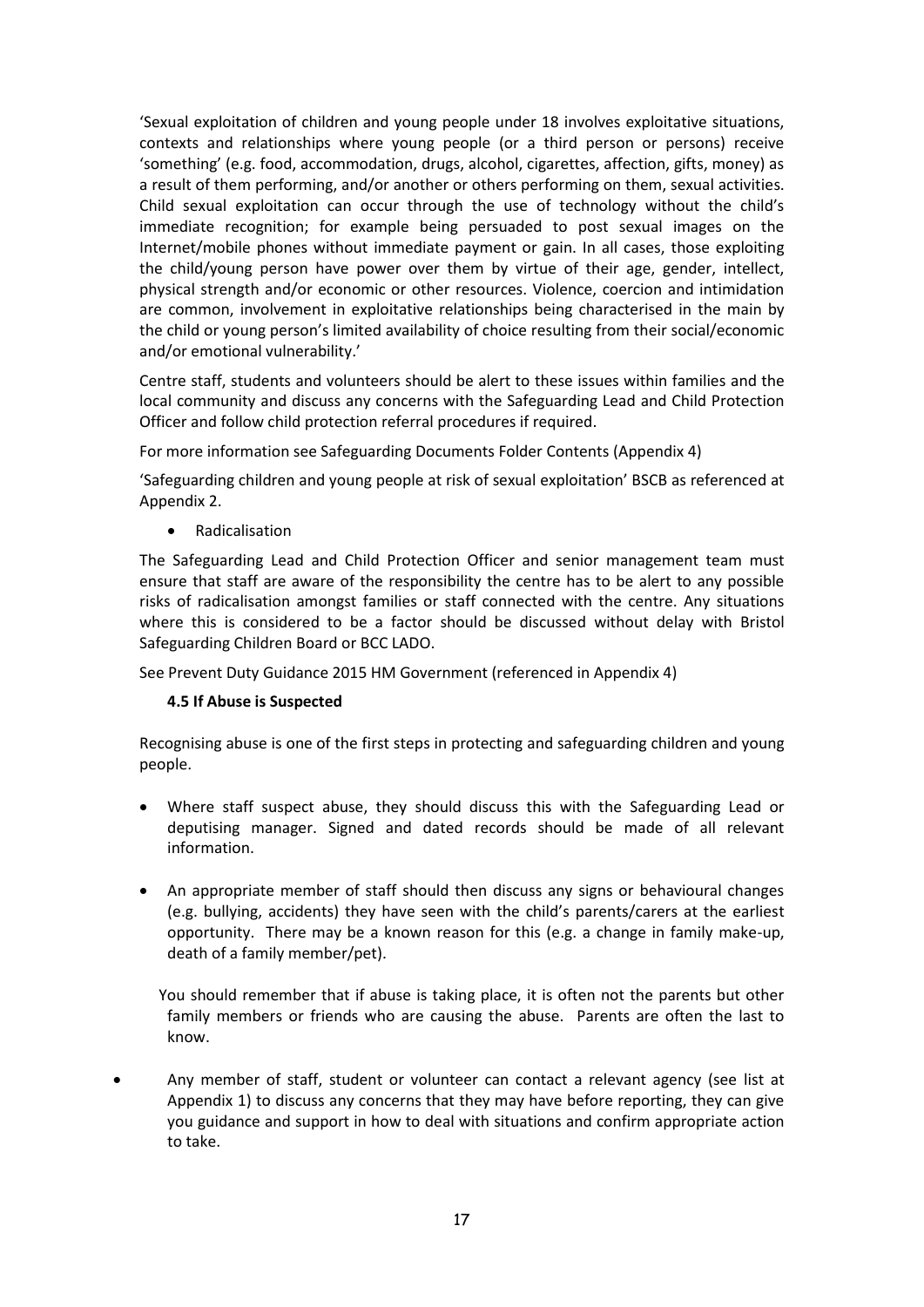- If you continue to be concerned about the welfare of the child, the information must be passed on to First Response as per centre procedures (see at para 4.10 and para 4.11.). It is important to remember that if you do report concerns, you are not reporting the parents or carers – you are reporting to protect the welfare of the child.
- Where possible, inform parents/carers that you are going to report your suspicions/concerns. This might not always be possible, and should not put the child or yourself at risk.

# **4.6 Dealing with an Emergency**

In some instances staff, students or volunteers may be the first people to recognise that the child may need immediate attention resulting from child abuse. This may need to be your first action. Depending on the circumstances you may need to:

- Telephone for an ambulance or the police (dial 999)
- Ask a doctor to call;
- Ask the parent to take the child to the doctor or the hospital at once;
- Offer to take the parent and child to the hospital/surgery/clinic for immediate medical attention as appropriate;
- Take the child yourself to the hospital/surgery/clinic.

It is important to remember that the child is the legal responsibility of the parents/carers and that person (identified on child's registration forms) must be involved in the matter as soon as practicable, IF IT IS BELIEVED THAT DOING SO PUTS THE CHILD AT NO FURTHER RISK.

Having taken the necessary emergency action, any suspected abuse must be reported to the Safeguarding Lead as soon as practicable. If the abuse implicates the Centre Director or Safeguarding Lead, the concerns should be discussed with the next tier of line management – the Trustee responsible for Safeguarding and Child Protection. If necessary, report the disclosure yourself to First Response (see 'Referral' below) and OFSTED.

A record of an account of the emergency must be written retrospectively when it is possible to do so.

#### **4.7 What to do if abuse is disclosed**

When a child discloses abuse, the member of staff should take the following action:

- Stay calm.
- Listen to what the child / young person is actually saying.
- Reassure them that they have done the right thing by telling you.
- Do not promise the child that this can be kept secret, as subsequent disclosure could then lead to the child feeling betrayed. Explain that you are obliged to inform other people.
- Reassure the child that the people who will be informed will be sensitive to their needs and will be looking to help protect them. Inform them that it will have to be passed on to the appropriate agencies.
- Make a note of any conversations with the child, trying to make these as detailed as possible, including when and where the conversations took place. Draw a diagram, if appropriate, to show the position of any bruises or marks the child or young person shows you, trying to indicate the size, shape and colour.
- Record the same day and use the actual words used by the child. Sign and date the recording which must be countersigned by a manager.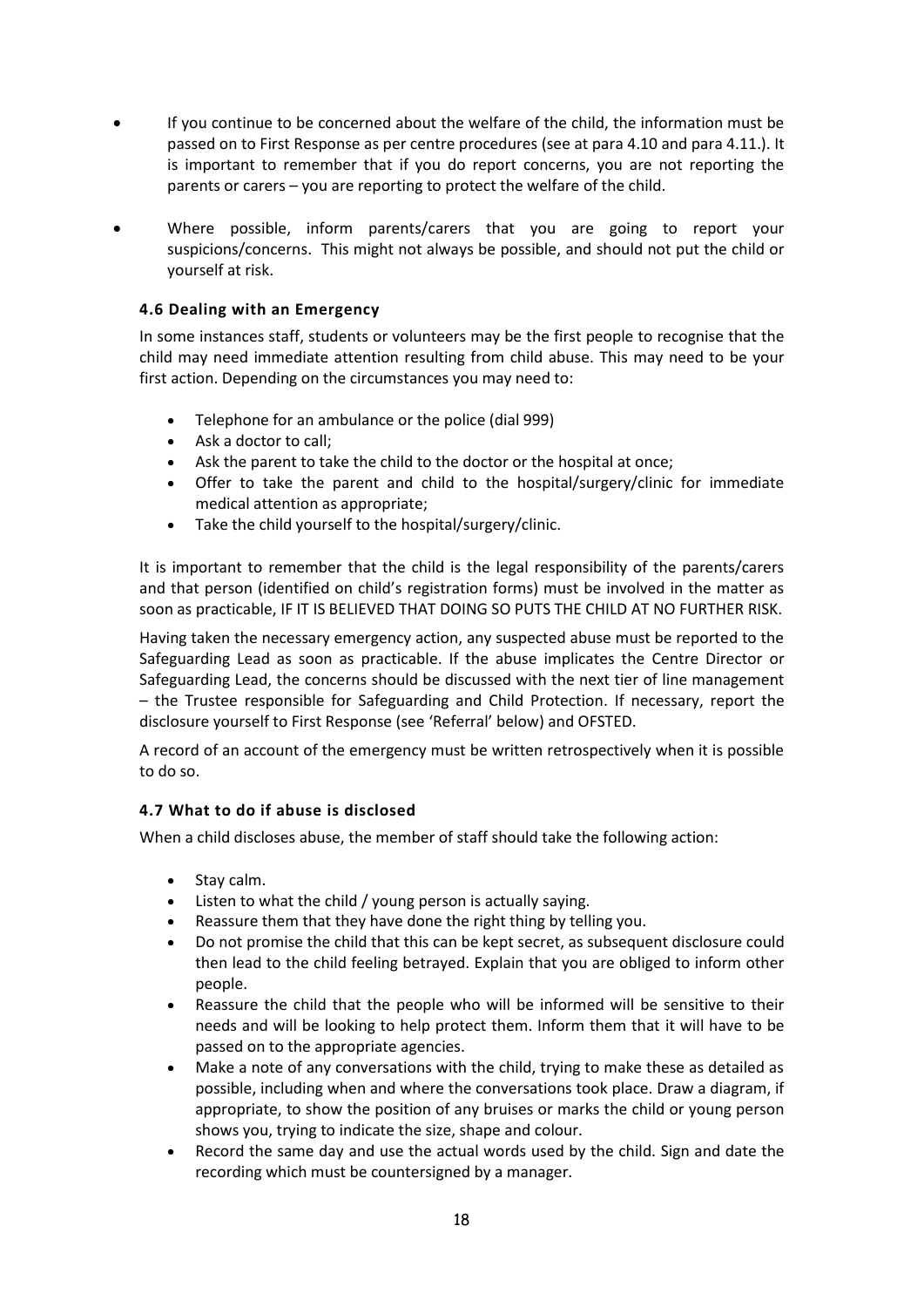- Keep all records factual. Be aware of not making assumptions or interpretations of what the child / young person is telling you. Store all records securely.
- Do not interrogate the child, or push for more information. Ensure that any questions asked are open, not leading closed questions. Do not ask the child / young person to repeat what they have told you, for another worker or Trustee.
- Discuss your concerns with the Safeguarding Lead or deputising manager/senior leader. If the allegations implicate the Centre Director or Safeguarding Lead, the concerns should be discussed with the next tier of line management – the named Trustee responsible for Child Protection.
- If necessary, report the disclosure yourself to First Response (see Referral below) and OFSTED.
- The person to whom the disclosure was made should ensure that the child who has disclosed the information is informed about what will happen next, so they can be reassured about what to expect.

There may be occasions when a child will disclose abuse which occurred in the past, termed historical abuse. This information needs to be treated in exactly the same way as a disclosure of current child abuse. The reason for this is that the abuser may still represent a risk to children now.

# **4.8 Information gathered leading to referral**

In many circumstances it will not be a direct disclosure from a child that indicates abuse. Some examples of other situations include;

- Report of domestic violence.
- An adult moving into a family home whose history indicates risk to children.
- A parent/carer sharing information that indicate building stresses mean he/she can no longer care for the children.
- A parent telling Centre staff that they or someone else have harmed their child.
- A chronology of events and information gathered by Centre and/or shared by other professionals that suggests abuse.
- Concerns from a neighbour or friend.

In these situations the member of staff, student or volunteer must immediately speak to the Safeguarding Lead or deputising manager such that appropriate action may be agreed.

Use the guidelines described in paras 4.7 and the sections below to inform your practice if making a referral.

#### **4.9 Recording**

Any member of staff, student or volunteer receiving a disclosure of abuse, or noticing possible abuse, must make an accurate record the same working day or the following morning, (if out of hours working), noting what was said or seen, putting the event into context, and giving the date, time and location. All recording must be signed and dated and countersigned by a manager.

Records should be: clear, use straightforward language, concise, accurate, contemporaneous, dated, presented chronologically, written to differentiate between facts, opinion, judgments and hypothesis, written to show emphasis by underlining and with a mind that the subject of a record does have the right in law to request access to them at any stage. Judgments made, actions and decisions taken, and who agreed and who is responsible should be carefully recorded.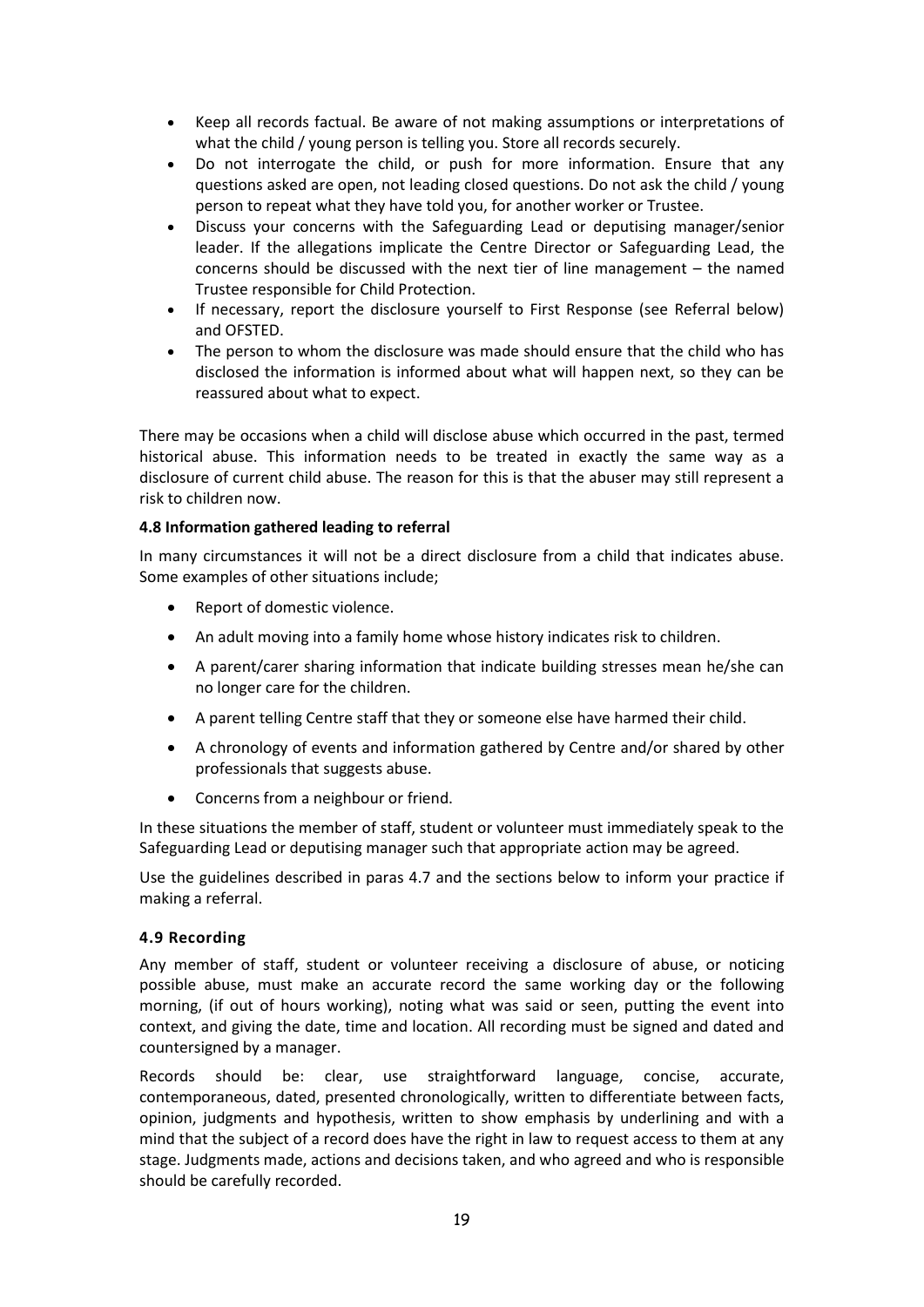Records should cover these basic facts:

- What you saw: when and where (this includes the position of any bruises or marks that you have seen on the child, trying to indicate size, colour and shape)
- What you said: when, where and who to
- What was said to you: when, where and who by
- What you thought and why you thought it
- What you did;

and

Any other relevant information

Find out (if possible) if there have been any previous concerns. It is important to compile an up-to-date case record of important events (a chronology) and also to monitor (and record if appropriate) the child's behaviour for as long as necessary.

All hand written records will be retained, even if they are subsequently typed up in a more formal report. Where necessary child protection notes made in workers notebooks should be photocopied from the notebook, signed, dated and placed in the file.

Written records of concerns about children should be kept, even when there is no need to make a referral immediately.

All records relating to Child Protection concerns will be kept in a secure place (locked cabinet) and will remain confidential. Confidentiality must be maintained and information relating to individual children/families will be shared with staff on a strictly need to know basis.

The BHCC system of flagging files using colour coding to denote current level of concern must be used on all files and updated as required. All staff must be familiarised with this system and all recording protocols as part of their induction.

Recording should be reviewed as part of management monitoring and evaluation responsibilities.

Parents/carers must submit a written request to access their child's file/records. **Appendix 15**

# **4.10 Reporting Abuse**

It is important to seek support from the BHCC Safeguarding Lead or deputising manager, as to how to deal with situations and confirm appropriate action to take. Any member of staff, student or volunteer receiving disclosure of abuse, or noticing possible abuse must therefore report their concerns to the Safeguarding Lead. If the abuse implicates the Centre Director or the Safeguarding Lead, the concerns should be discussed with the next tier of line management – the Trustee responsible for Safeguarding and Child Protection. If necessary, staff should report the disclosure themselves to First Response (see 'Referral' below) and OFSTED.

Staff, students or volunteers should discuss the appropriate action to be taken with the safeguarding lead or deputising manager. The discussion should explore any known reasons/factors which may have caused a changed in the child's behaviour (i.e. change in the family set-up, death of a family member etc), or other factors surrounding the direct disclosure (if relevant).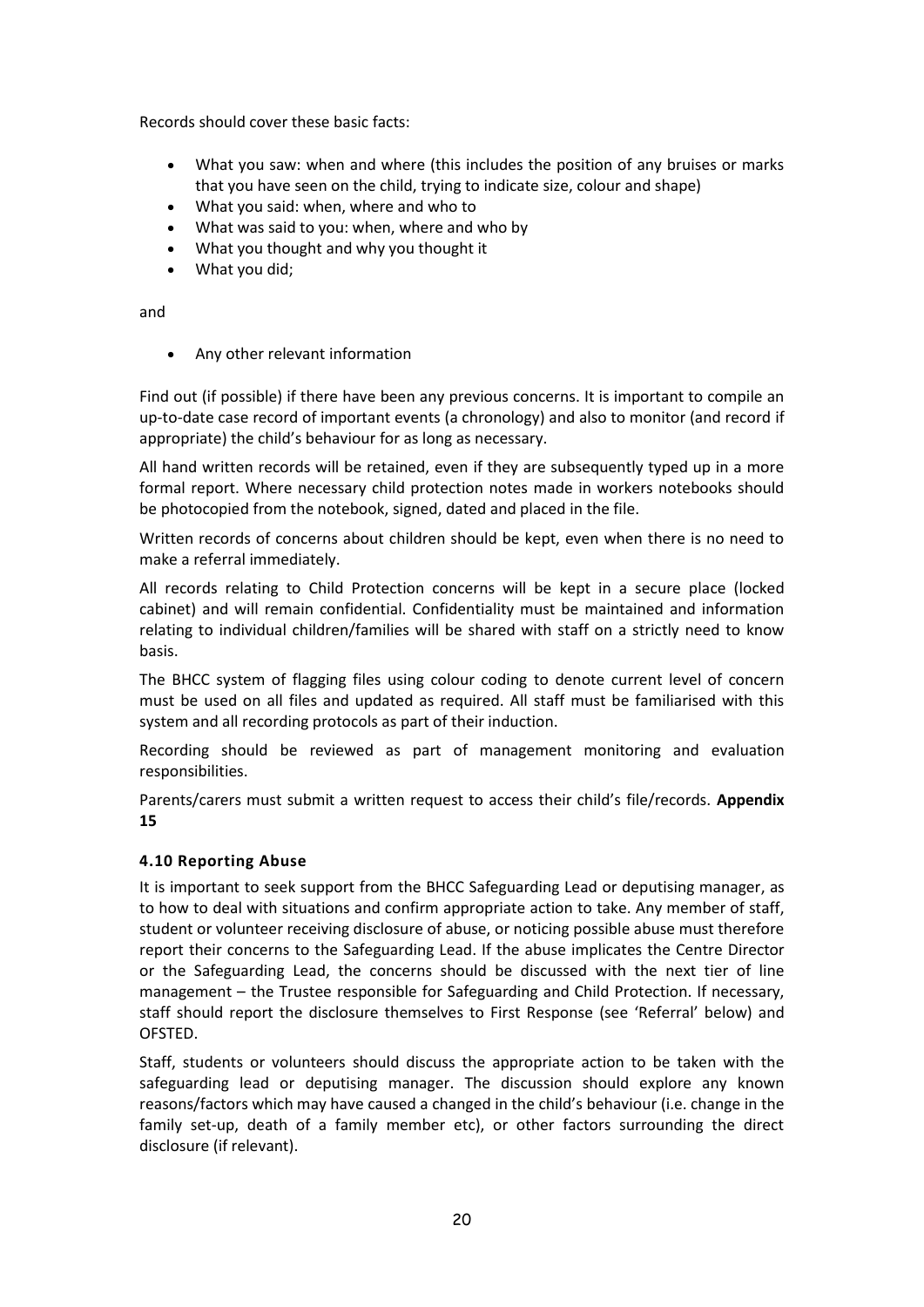The safeguarding lead may need:

- Accurate factual description of the child's behaviour and/or appearance without comment or interpretation.
- Site maps if recording marks/bruises that have been noticed. Two people need to view marks/bruises, then agree and sign these maps. Annotate the maps with brief descriptions, positioning and sizes.
- Exact words spoken by parent/carer if asked to explain child's behaviour/appearance.

Any observation must be objective and factual, and disclosures offered by the child listened to and recorded without verbal or physical intervention or assumptions and judgements made by staff members. Where students or volunteers are involved in a staff type role the Safeguarding leader or a staff member must deal with or actively support any onward referral or action.

Possible options for action could be:

**A.** Carry on recording incidents and take no further action at the present time.

If it is decided that a referral should not be made, it is important to monitor the child's behaviour closely and carefully record any concerns. Concerns may also be discussed with other agencies as appropriate.

**B.** Discuss with parents/carers. The child's parents/carers should be seen at the earliest opportunity to ascertain if there is a known reason for a change in behaviour. Staff should aim to ask the parents/carers for an explanation in the majority of cases.

Staff need take no further action in terms of referring unless the discussion throws up more concerns. They do need to record the discussion, including why they are not referring further.

If staff have concerns that either the child or the parent/carer needs more support, but concerns do not reach Child Protection thresholds, they must make arrangements to provide the parent/carers with extra support and inform them they are doing so. The staff member should contact First Response who will refer to Early Help if appropriate.

If, after discussion with the parents/carers, staff feel that the child is in need of Child Protection, the following options can be pursued.

**C.** Inform parents/carers that you will be referring to the First Response Team (or Social Care if they already have a social worker), because you believe the child to be at risk, IF STAFF BELIEVE DOING SO PUTS THE CHILD OR THEM AT NO FURTHER RISK.

Telling the parent/carer that you are going to report your concern (or, in an emergency, that you have reported your concern) to the First Response Team (or Social Care if they already have a social worker) can be difficult, especially if staff have a close relationship with the child's parent/carer. Staff may feel unsure, uncertain about reporting the matter, nervous about how the parent will react or worried whether what they have seen is really child abuse or not. Nevertheless, staff should aim to tell the parents/carers that they are concerned. It is good practice to explain that injuries to children, particularly small children,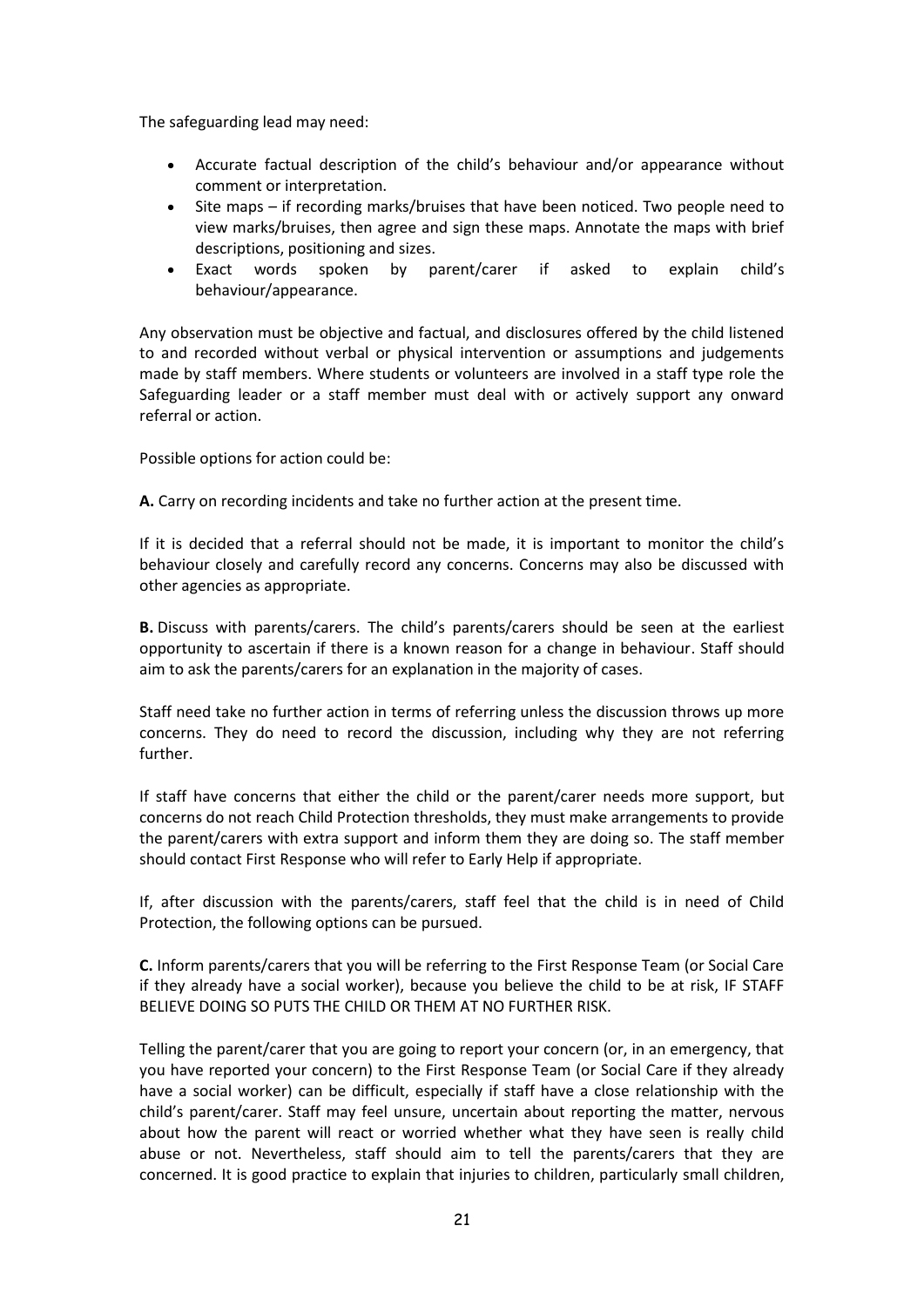must be investigated. It is important to make the parents/carers understand that there is a Safeguarding and Child Protection Policy in place which must be followed. Tell the parent/carer that the Safeguarding and Child Protection Policy is designed to provide protection for children and help for parents.

**D.** Discuss with the First Response Team (or Social Care if they already have a social worker), without informing the parent/carers, IF STAFF BELIEVE DISCUSSING WITH A PARENT/CARER WILL PUT A CHILD OR THEM AT FURTHER RISK.

Staff may also contact the First Response Team and discuss the family without giving contact details of the family. This is called an 'Anonymized Referral'. Any member of staff can contact or refer to an outside agency to discuss any concerns they have and seek guidance before actually reporting any Child Protection issues. They will be required to identify themselves as professionals. During the course of a call, you may be asked to supply identifying information of the family in order to keep a child safe.

#### Contact the Emergency Services

Staff may feel, after discussion, at this stage it is appropriate to contact the emergency services.

Whatever the course of action decided upon on reporting a concern, staff must record the details of the meeting and any action agreed. Recording must be signed and dated and countersigned by a manager.

#### **4.11 Referring**

Referral means sharing information about concerns with outside agencies. If staff are concerned about the welfare of the child, information must be passed on to the appropriate agency. It is important to remember that if you report concerns, you are not reporting the parents/carers – you are reporting to protect the welfare of the child. A child can be referred to the First Response Team, or the emergency services, or to other services.

Inform parents/carers that you are going to report your concerns (see above 4.10 Reporting). This might not always be possible and should not put the child or yourself at risk. When you report an incident, agencies will ask you if the parent/carer has been informed. If they haven't, they will want to know the reasons why.

If the child has an allocated Social Worker (the details of which will be recorded on the child's registration form) the suspected abuse/information should be directed to them.

Where the referral focuses on disability issues, the Disabled Children Duty Social Worker should be contacted.

If the child is placed for adoption, all enquiries or new information should be directed to the child's allocated Social Worker and, in their absence, if the matter is urgent, to the Duty Social Worker for their team.

The First Response Team should be telephoned on the same day staff have the concern on 0117 9036444. Staff should have the following details to hand and where possible should note them on a Request For Help Form (see Appendix 6), (later placed in file) to structure the phone call:

- Name and job title of the staff member, and reasons for the call.
- Name, date of birth, address of nursery and children's centre, language spoken, any disability, present whereabouts, siblings of child.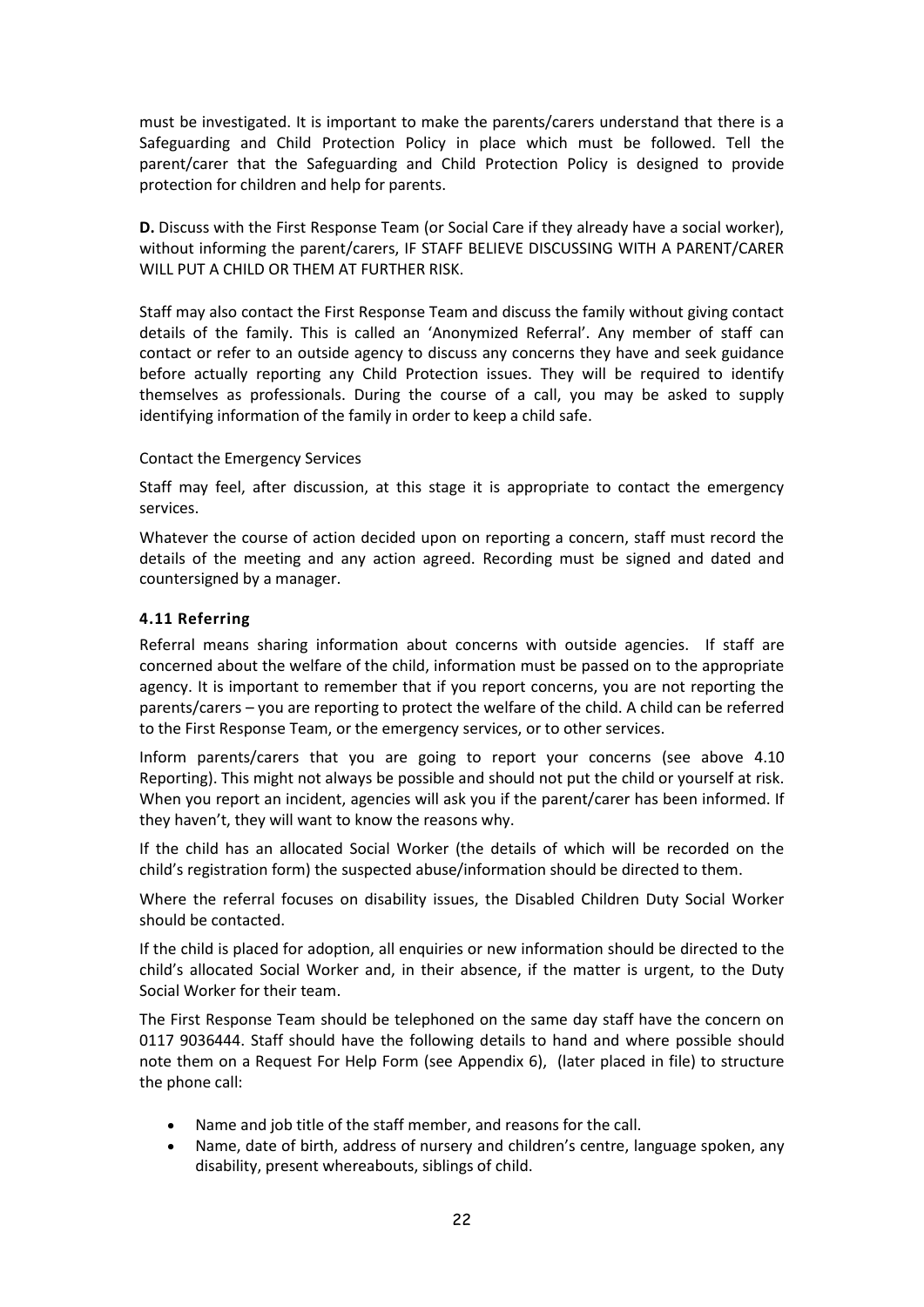- All available information about the incident or situation, which has led to the concern: whether it is emotional/physical/sexual abuse or neglect, or any combination of these.
- Details of any account given by the child or any other persons.
- Details of the family GP, or any other professionals known to be working with the family, such as a Social Worker, Physiotherapist or Health Visitor.
- Details of any members of the child's extended family or community who are significant to the child.
- Details of any other person known to be living in or a regular visitor to the child's home.
- Information about any previous incidents or causes for concern that are relevant to this referral.
- Name, address, phone number, present whereabouts of parents/carers.
- Any discussion about the concerns with the parent/carers, if appropriate.
- Any discussion with the child, if appropriate.
- The explanation or comment the child or his/her parent/carer may have made.
- If staff haven't discussed with parents/carers, why not?
- Who else has concerns?
- How long the concerns have been going on.
- What staff think could be happening to the child.
- What action has been taken already, and why it hasn't worked.
- Any other information.
- Staff should make a note of who they spoke to, and date and time.

First Response should use the answers to help them fill in a 'Request for Help' form. They should formally acknowledge the referral within 1 working day and let you know what they have decided to do as a result. If you have not heard anything after 3 working days, take the referral to a higher authority within the First Response Team and tell the First Response worker what you are doing.

Out of hours referrals should be made to the Emergency Duty Team on 01454 615165.

It may be appropriate to contact the Police directly.

#### **4.12 Escalation**

Where the referral to First Response has not been allocated for appropriate action and the worker has concerns that this may be leaving a child at risk the Safeguarding Lead should where appropriate take action in accordance with the Escalation process.

For further information see swcpp and BSCB contact details (Appendices 1 and 4)

#### **4.13 Working with Social Care**

BHCC are extremely aware of the importance of excellent partnership working with Social Care and Health in order to maintain the safety and well-being of families.

Staff and students will maintain frequent contact with social workers and health visitors of families that have a child protection plan and/or are subject to court proceedings. We will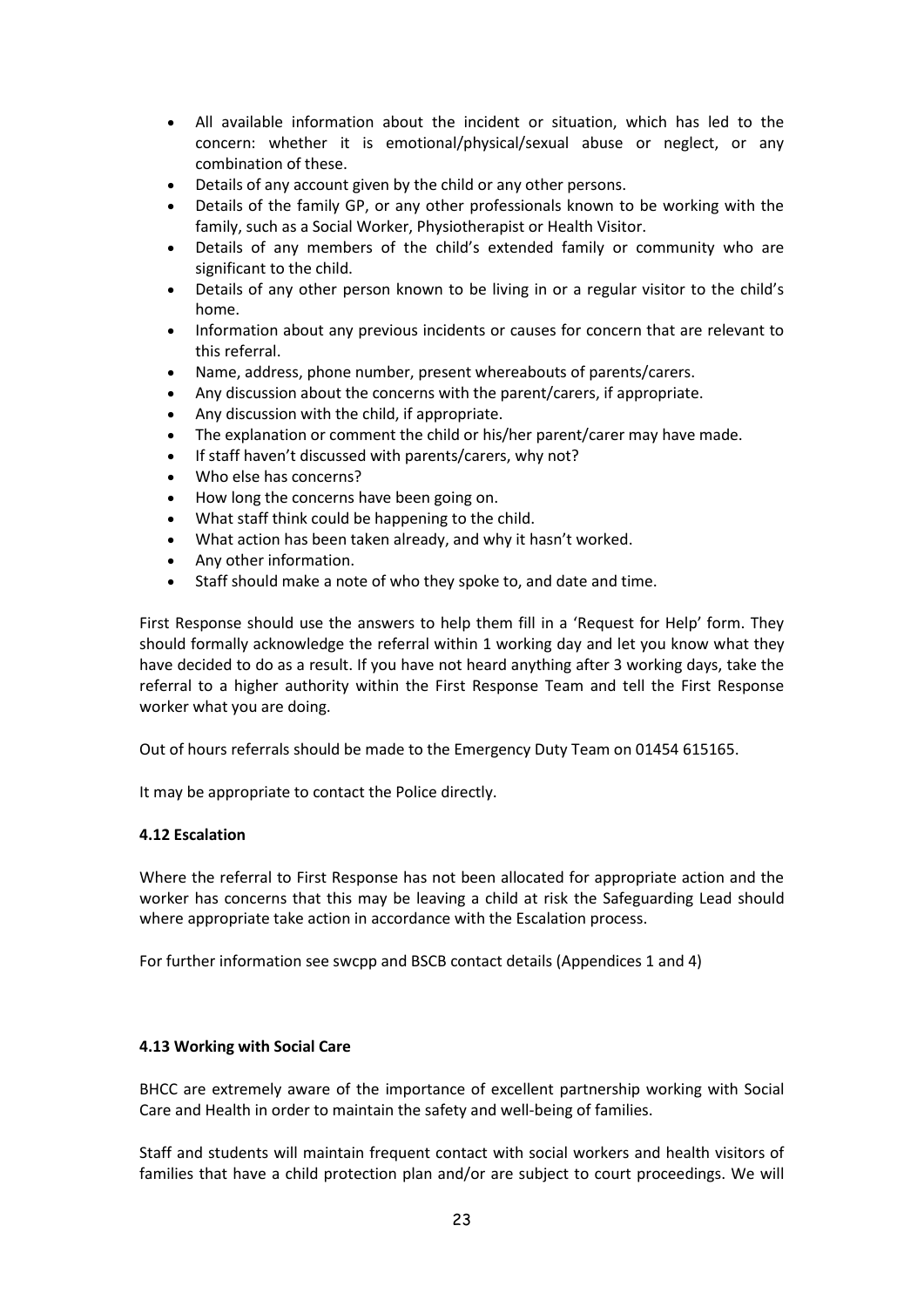work to agreed plans and in partnership with parents and will update colleagues fully on both emerging concerns and progress. We will work with social workers and parents to compile relevant information regarding child development, progress and parenting capacity.

Staff must report to the Safeguarding Lead or deputising manager if children with a Child Protection Plan do not attend without a satisfactory explanation from their parent/carer. Staff will agree with social workers individualised reporting mechanisms related to Action Plans to ensure effective communication.

The Safeguarding Lead will ensure that Case Conferences and Strategy meetings are attended by suitably experienced staff. A written report, as shared with the parent/carer beforehand will be submitted to the conference.

BHCC staff and students will where required participate in core groups.

Where children are designated as Child In Need staff from the Centre will with the knowledge of the parent/carer maintain contact with the allocated social worker and share information as necessary always working to ensure the safety and well-being of the child is paramount.

The Safeguarding Lead keeps a record of all Child Protection and Child In Need cases such that the organisation has a clear picture of current responsibilities and commitments.

The Safeguarding Lead will use information received from CYPS to ensure wherever possible the Centre are in contact with and providing services to the most vulnerable children in the reach area.

The Safeguarding Lead will ensure good practice such as the hosting of Network events and update meetings that enhance the building of good relations, particularly with social care and health, are continued to ensure effective communication. This will include maintaining contact with the 'named social worker' in accordance with 'Sure start children's centres statutory guidance' April 2013. (As listed on Appendix 2)

BHCC will co-operate fully in any Serious Case Reviews related to families accessing the Centre. The Safeguarding and Child Protection Lead will ensure that learning from Serious Case Reviews is disseminated to staff and used to inform and improve practice and procedures.

# **4.14 Support to Staff, volunteers or students**

As a result of dealing with disclosure or reporting your concerns, you may feel angry or upset. It is important that you are able to work this through in supervision. The Trustees fully support all members of staff in following this procedure and if you wish, you should talk to the Trustee responsible for Safeguarding and Child Protection. In addition, any of the appropriate agencies listed (Appendix 1) will be able to provide support.

#### **4.15 Allegations against a member of staff, volunteer or student**

Staff, volunteers or students may also be subject to allegations of abusing children. While support will be offered, the staff and Trustees will ensure that the investigating officer concerned is given all assistance in pursuing any investigation. The BHCC Disciplinary Procedure may be implemented.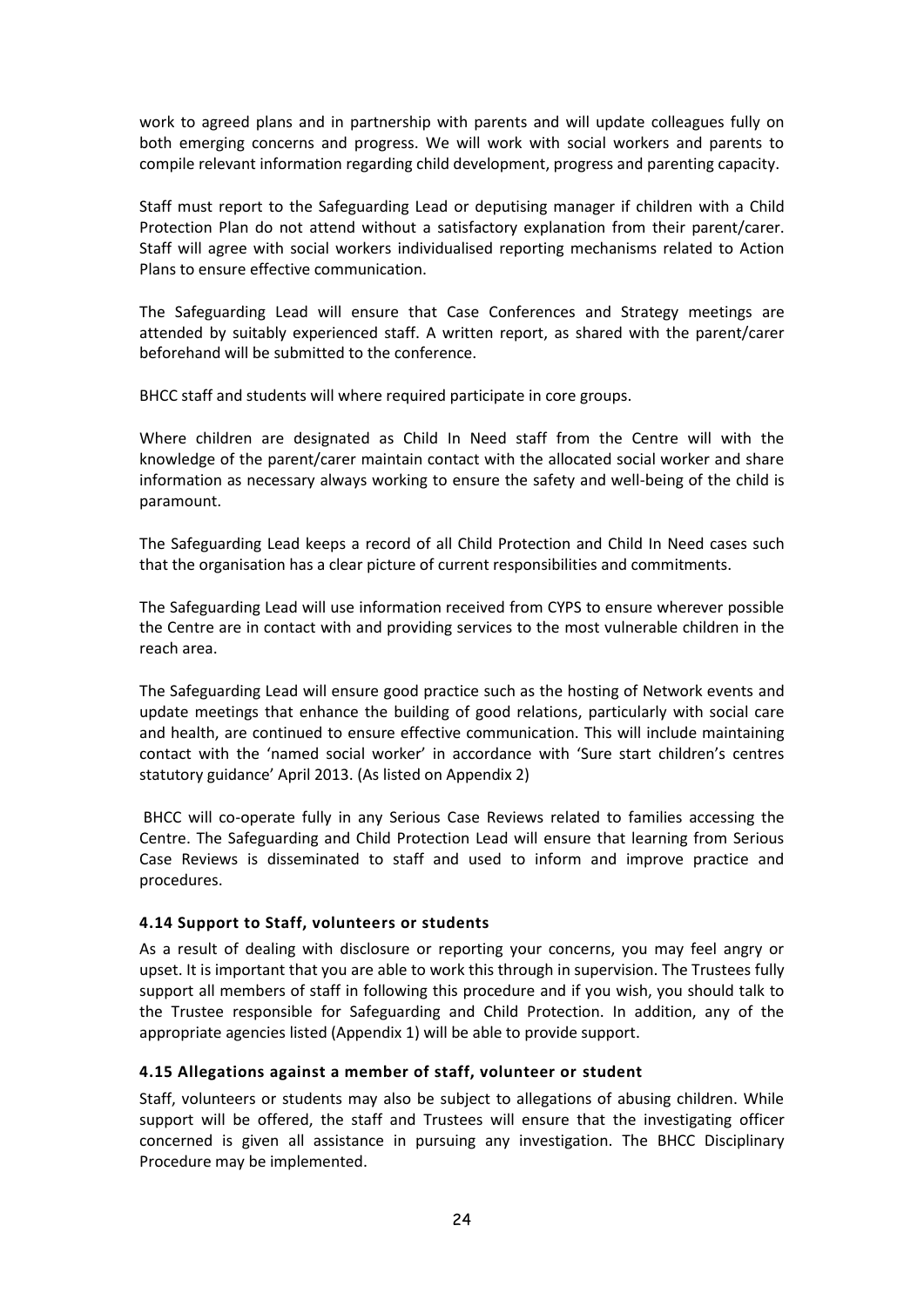The following signs and symptoms may mean that staff, volunteers or students are involved in abuse:

- Paying an excessive amount of attention to a child or groups of children
- Providing presents, money or having favourites
- Seeking out vulnerable children, eg: disabled children
- Trying to spend time alone with a particular child or group of children on a regular basis
- Making inappropriate sexual comments
- Sharing inappropriate images
- Being vague about where they have worked or when they have been employed
- Encouraging secretiveness

If it appears that a member of staff, volunteer or student has behaved in a way that has harmed a child, or may have harmed a child; or possibly committed a criminal offence against or related to a child; or behaved in an inappropriate way towards a child which may have indicated that he or she is unsuitable to work with children, then the following procedures must be followed:

Concerns must be recorded and reported to the Safeguarding Lead. They will then take steps to ensure that during the remainder of the working day the person concerned is not left in sole charge of the children or any child.

At the earliest opportunity, the Safeguarding Lead should contact the Centre Director and Trustee responsible for Safeguarding and Child Protection. The Safeguarding Lead, Trustee or Centre Director should contact the Local Authority Designated Officer within BCC.

The Safeguarding Lead will ask the LADO for advice on how to proceed given the nature of the concerns. The Centre should then follow the Local Authority Designated Officer's advice on how to deal with allegations against staff.

The Safeguarding Lead should make a signed and dated written record of their concerns, observations and the information they have received.

They must maintain confidentiality and guard against publicity while an allegation is being considered or investigated and follow local information sharing protocols.

The Safeguarding Lead, Trustee for Safeguarding or Centre Director will contact the Designated Senior Officer within the Early Years and Childcare service to inform them about the situation and proposed actions.

OFSTED should be informed of any allegations of abuse against a member of staff, Trustees, or volunteer, or any abuse that is alleged to have taken place on the premises or during a visit or outing. While support should be offered to those involved, the staff and Trustees, will ensure that the agencies concerned are given all assistance in pursuing any investigation.

If it appears that the Centre Director, Safeguarding Lead or the Trustee responsible for Safeguarding and Child Protection, has behaved in a way that has harmed a child, or may have harmed a child; or possibly committed a criminal offence against or related to a child; or behaved in an inappropriate way towards a child which may indicate that he or she is